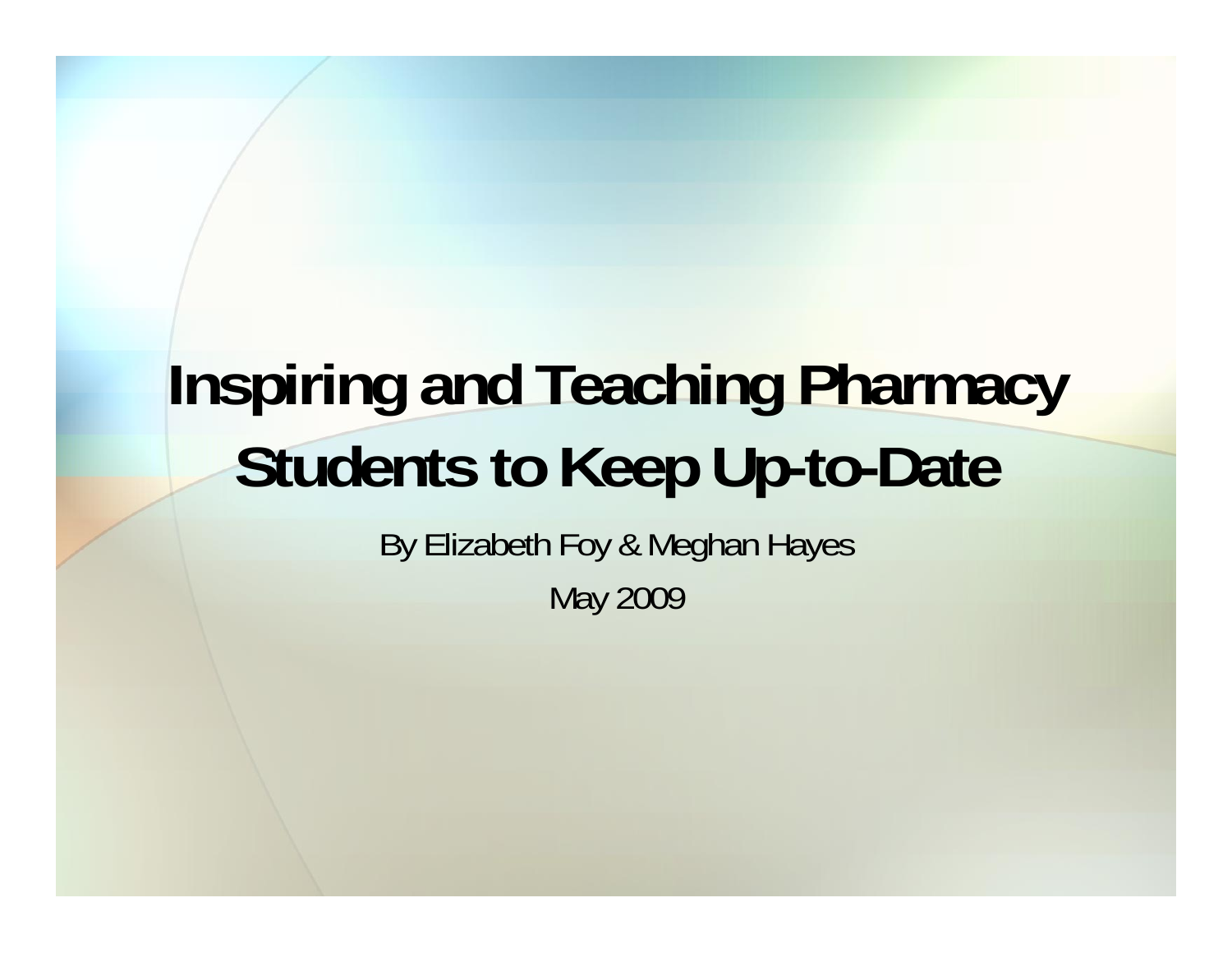# **"***Nothing endures but change."*

-Heraclitus (540 BC - 480 BC), from *Diogenes Laertius, Lives of Eminent Philosophers*

- We need to deal with change because pharmacy is a dynamic profession with new drug- and pharmacy-related information emerging daily.
- We therefore owe it to our students, colleagues & patients to keep up-to-date.
- Keeping up-to-date can be very time consuming, as well as labor/paper intensive.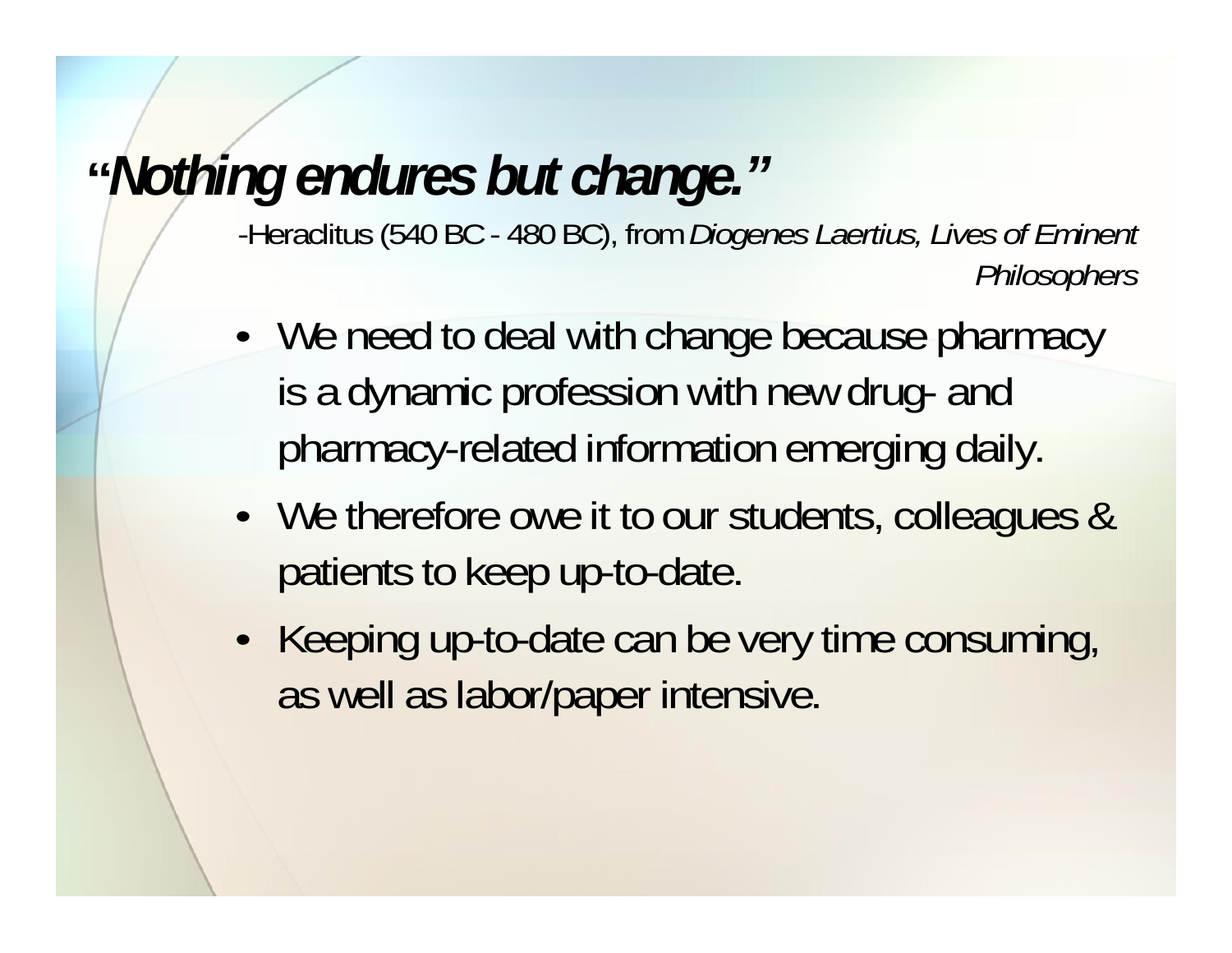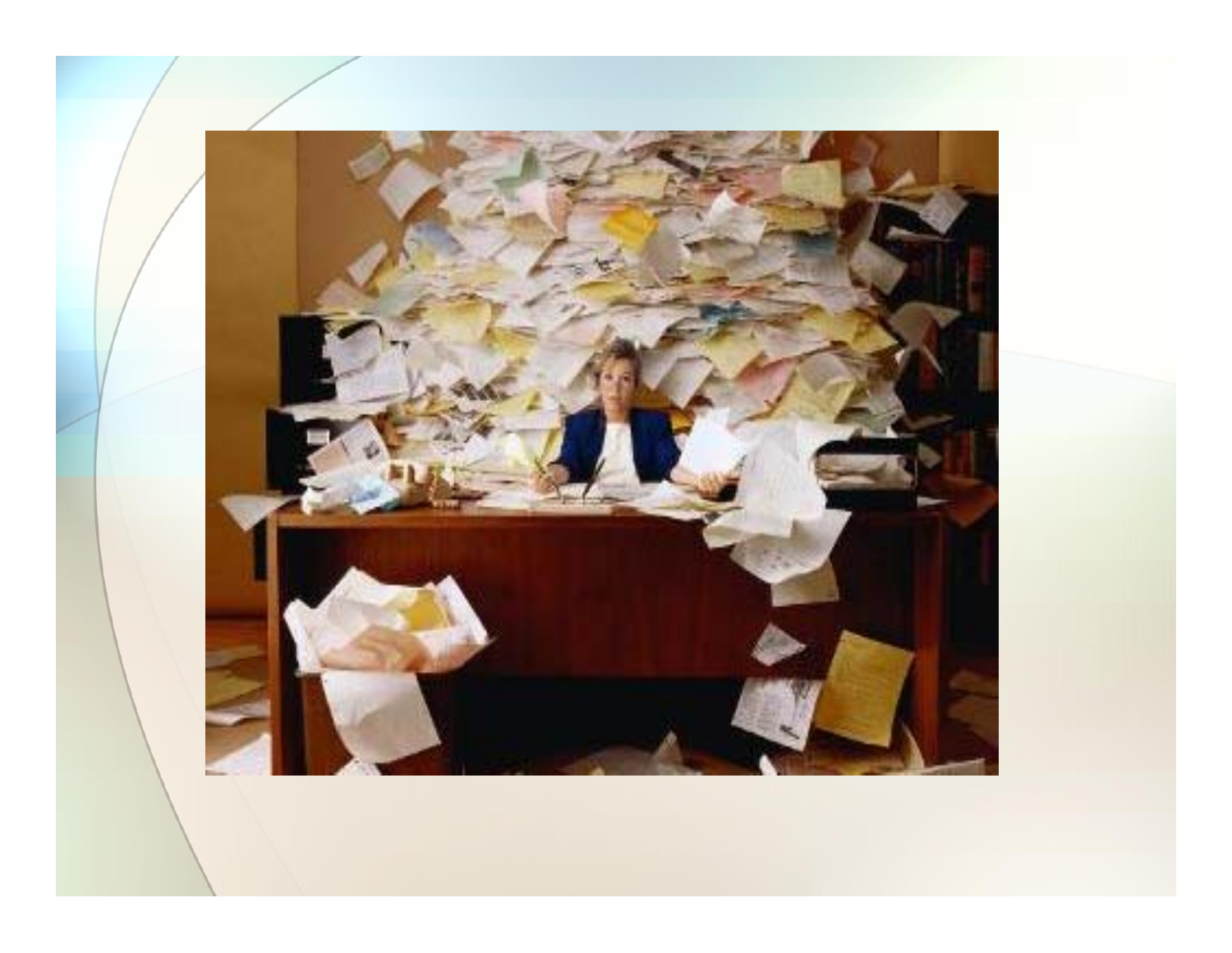# **The Challenge . . .**

- The contemplation of keeping up-to- date can be daunting.
- We need to overcome feelings of being overwhelmed in order to:



- Keep up-to-date ourselves
- Inspire our students & colleagues to keep-up-todate
- We have developed a philosophy for keeping upto-date . . .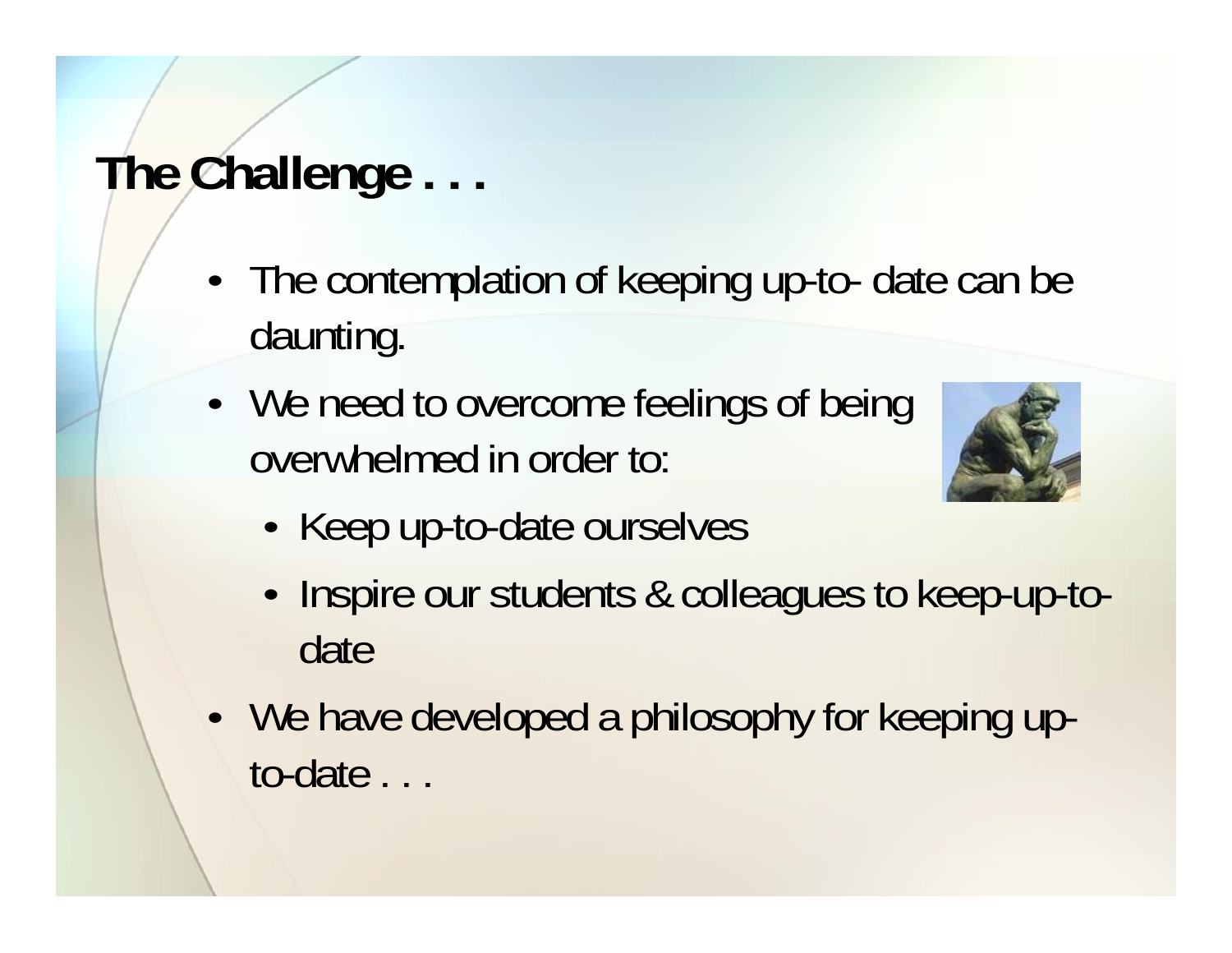#### **The Philosophy**

- Keeping up-to-date is a combination of **active**, **passive** and **active/passive**.
- **Active**: You need to **pursue** the news.
- **Passive**: You need to know who will **provide you with/send you** news.
- You need to **do something** with the news you **gather** and/or **receive: "Use the news**."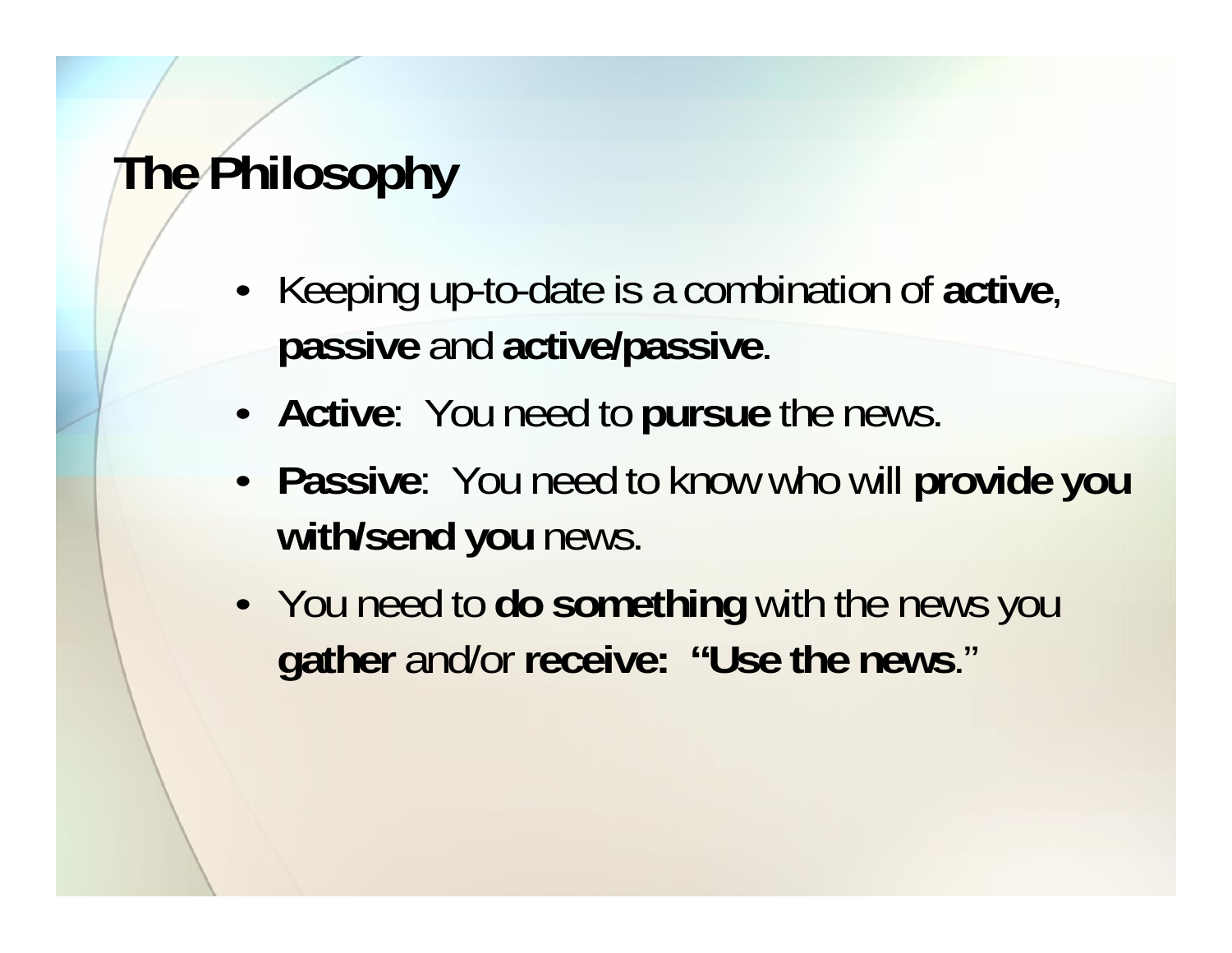#### **Active: You need to pursue the news**

- Watch news on TV/listen to news on the radio for news items re drug- & pharmacy-related issues.
- Scan your local/regional/national newspaper in print or online.
- Scan an "international" newspaper online e.g. *The New York Times* (From *NYT* homepage access Health section from sidebar.)
- Check [Reuters Health](http://www.reutershealth.com/en/index.html) website when you think of it.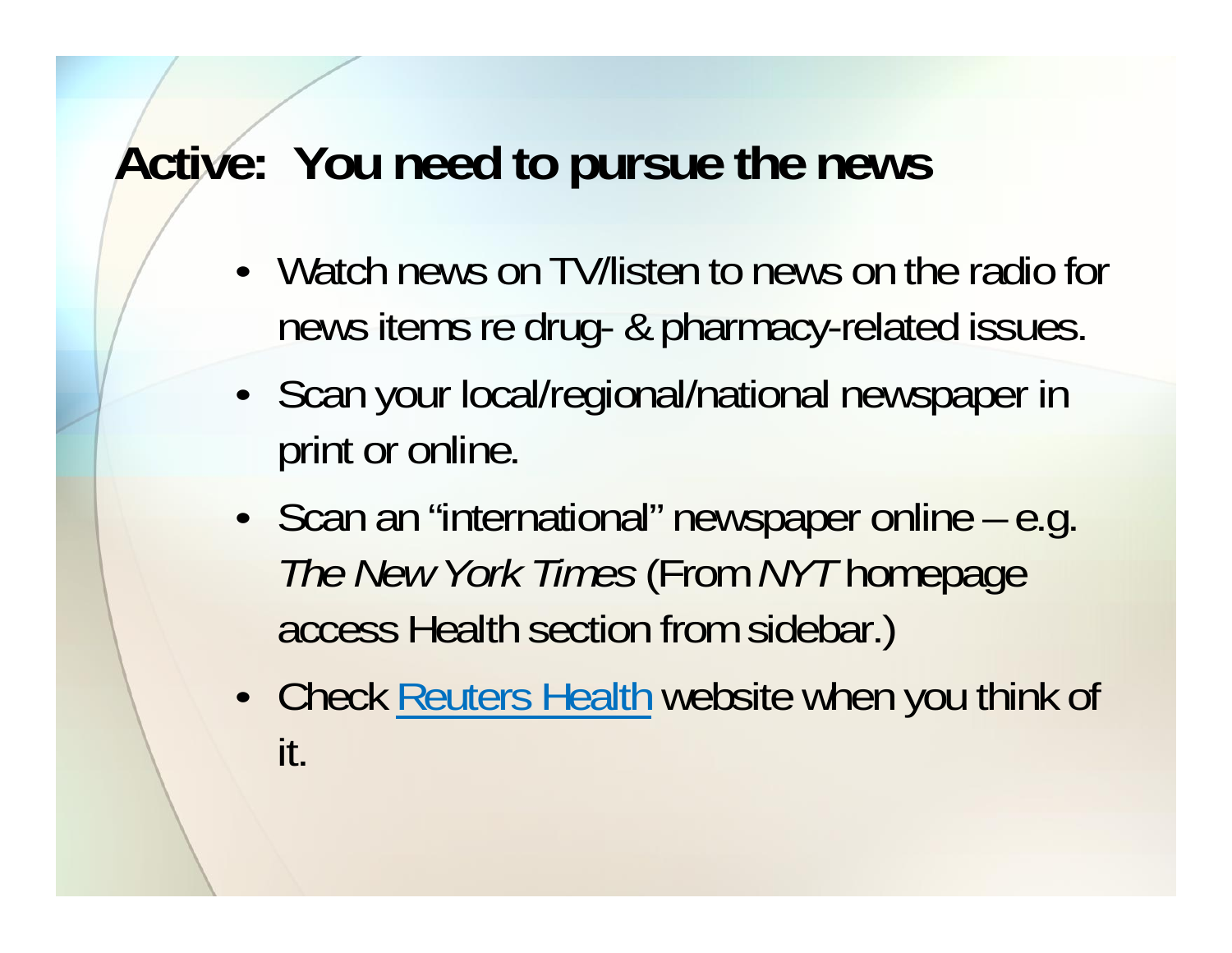## **The Beauty of Reuters Health**

- A subscription news service selling news to other outlets.
- For one day only news items in 3 categories are freely accessible –
	- $\triangleright$  Medical news for professionals
	- $\triangleright$ Industry news
	- ¾News for consumers
- News items are well referenced with enough info to find original documents – often hyperlinked to PubMed abstracts.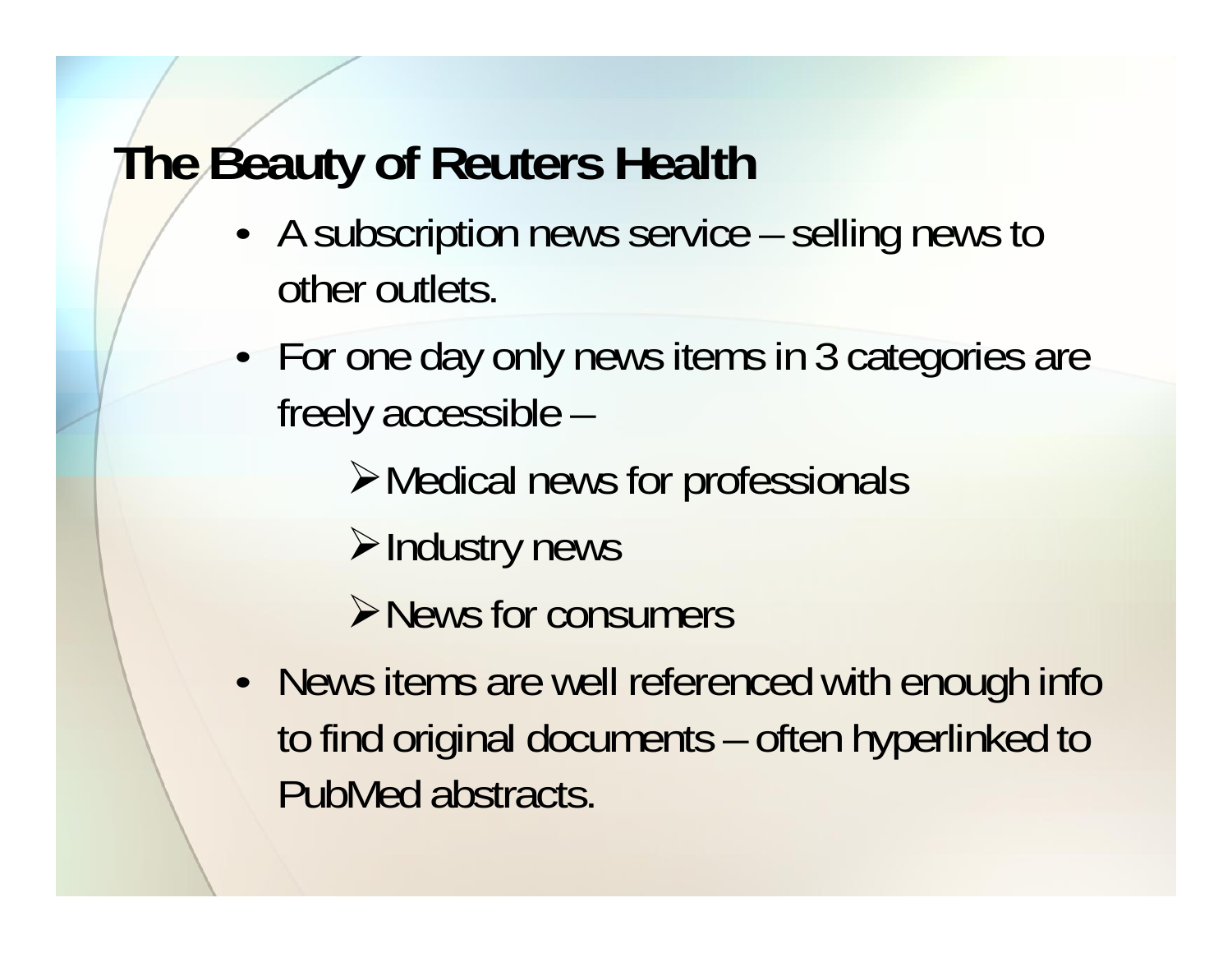# **Passive: You Need to Know Who Will Provide You with/Send You News in These Categories**

Professional JournalsMedical/Pharmacotherapy News Canadian Content Industry/Regulatory News **≻Government Departments** Evidence-based Websites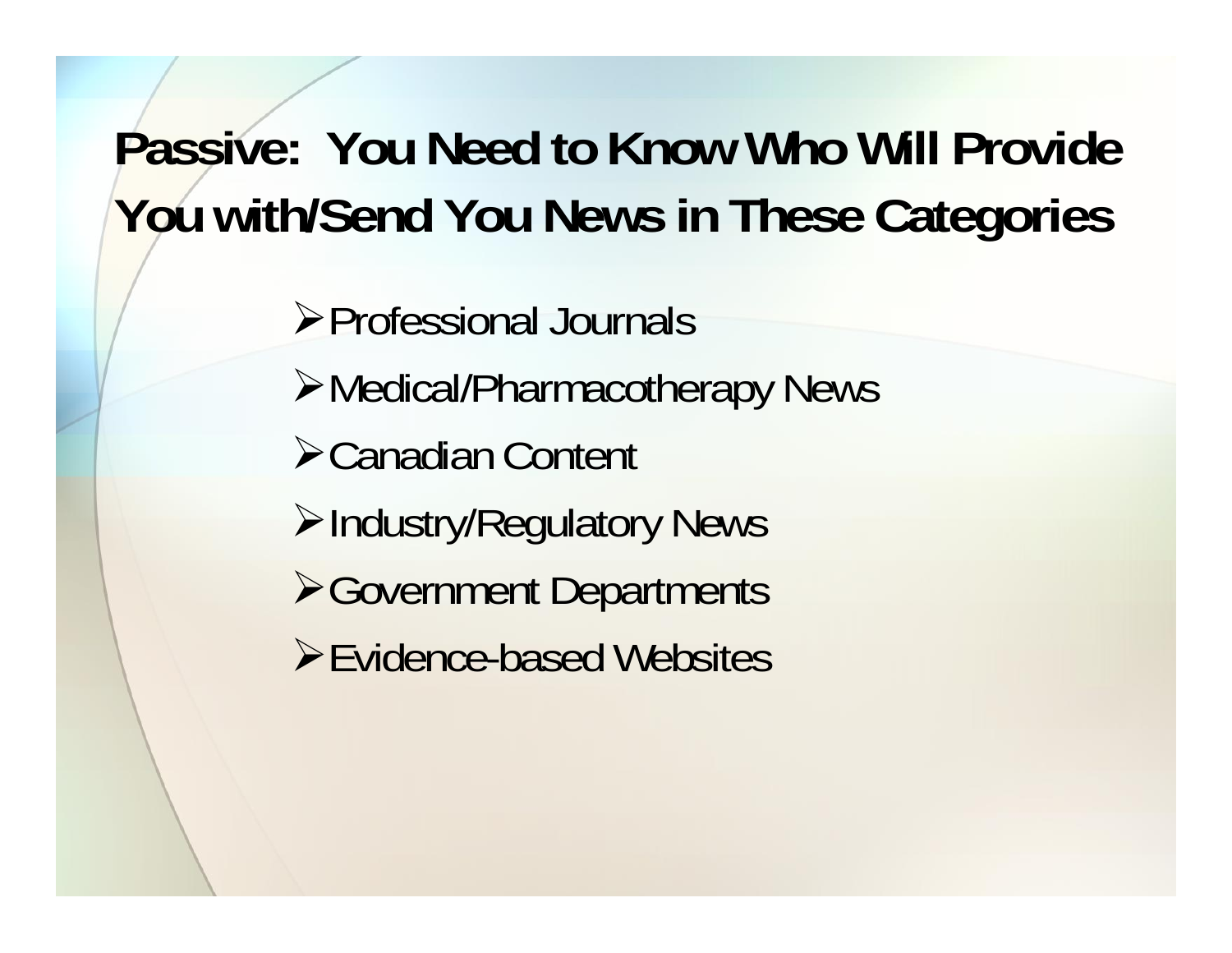## **Professional Journals: Why?**

- Information published in high impact medical/pharmacotherapeutics journals is what ends up in the news media.
- You may receive questions from students/colleagues/patients regarding topics originating in journals.
- All good "medical" journals will have info re pharmacotherapeutics.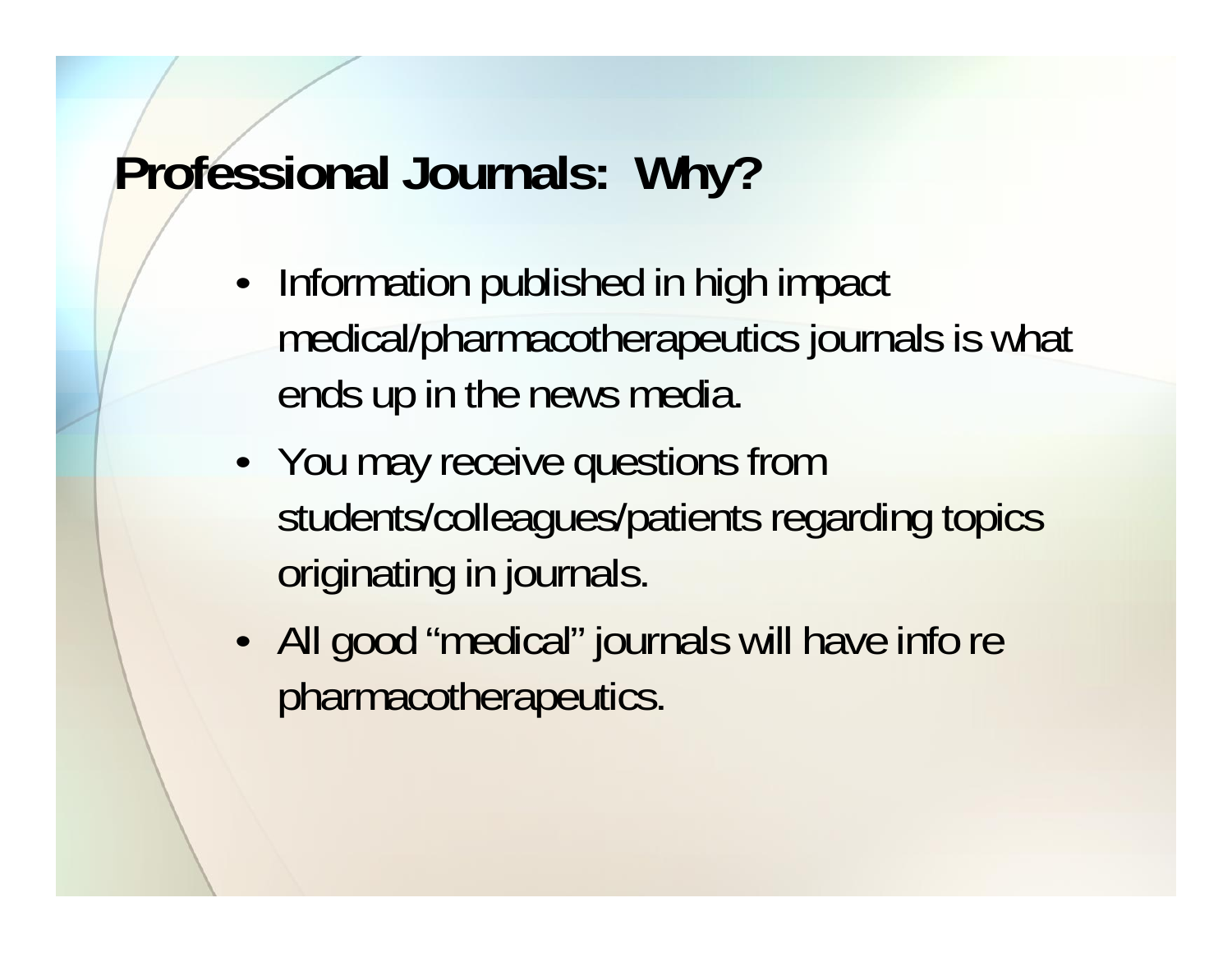#### **Professional Journals: How?**

- Sign-up for table-of-contents pages (TOCs) from journals to be sent to your email when new issues are published.
- Or sign-up for RSS feeds (more about these later . . . )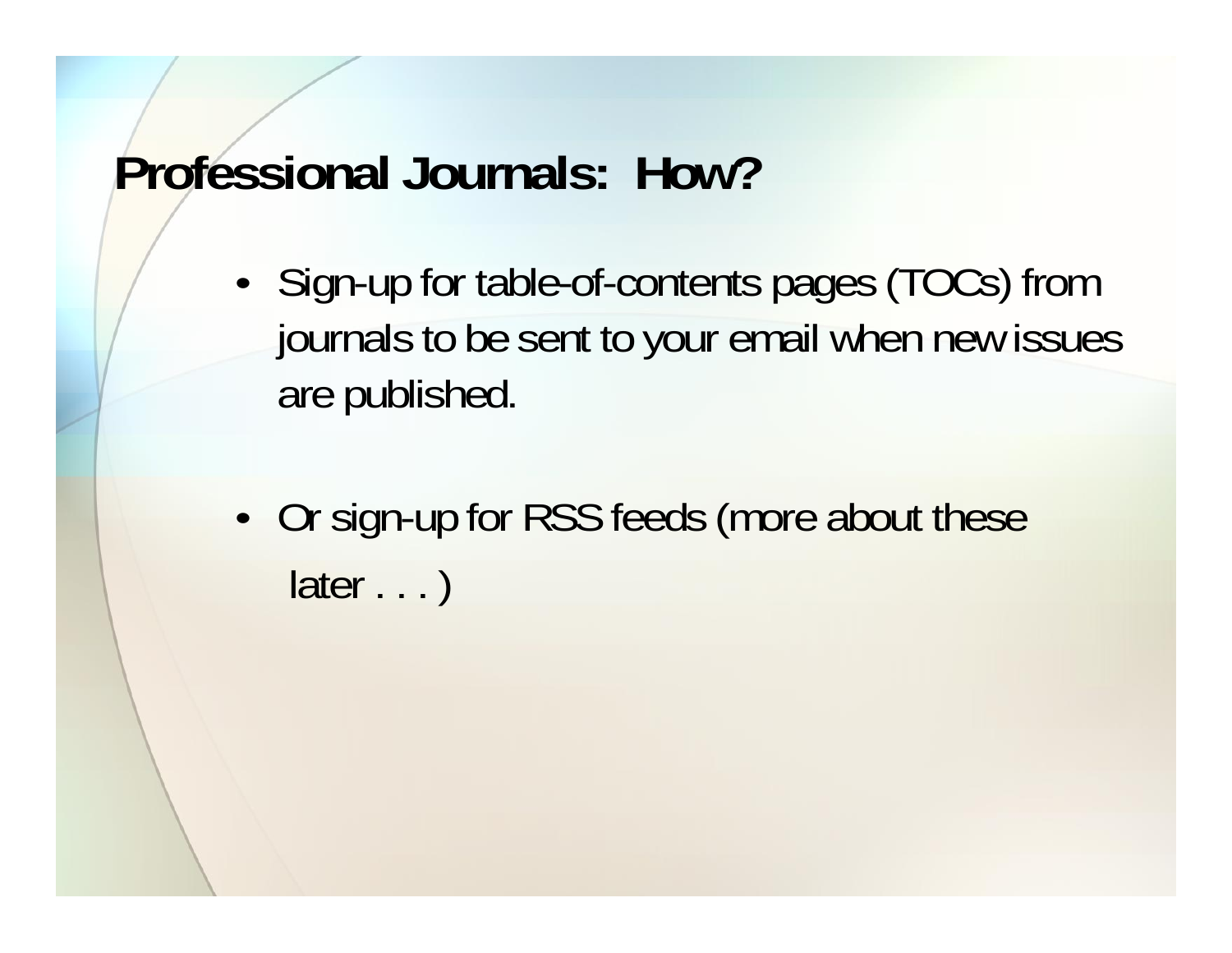# **"Tried & True": You Cannot Go Wrong with Keeping Up-to-Date with These Journals\***

¾*CMAJ*¾*Annals of Internal Medicine*¾*JAMA*¾*Archives of internal Medicine*¾ *NEJM*

¾*BMJ*¾*Lancet*

- ¾*Annals of Pharmacotherapy*
- ¾*Pharmacotherapy*

¾*Nature Reviews Drug Discovery*

\*Please see our table for specific info re these ten journals.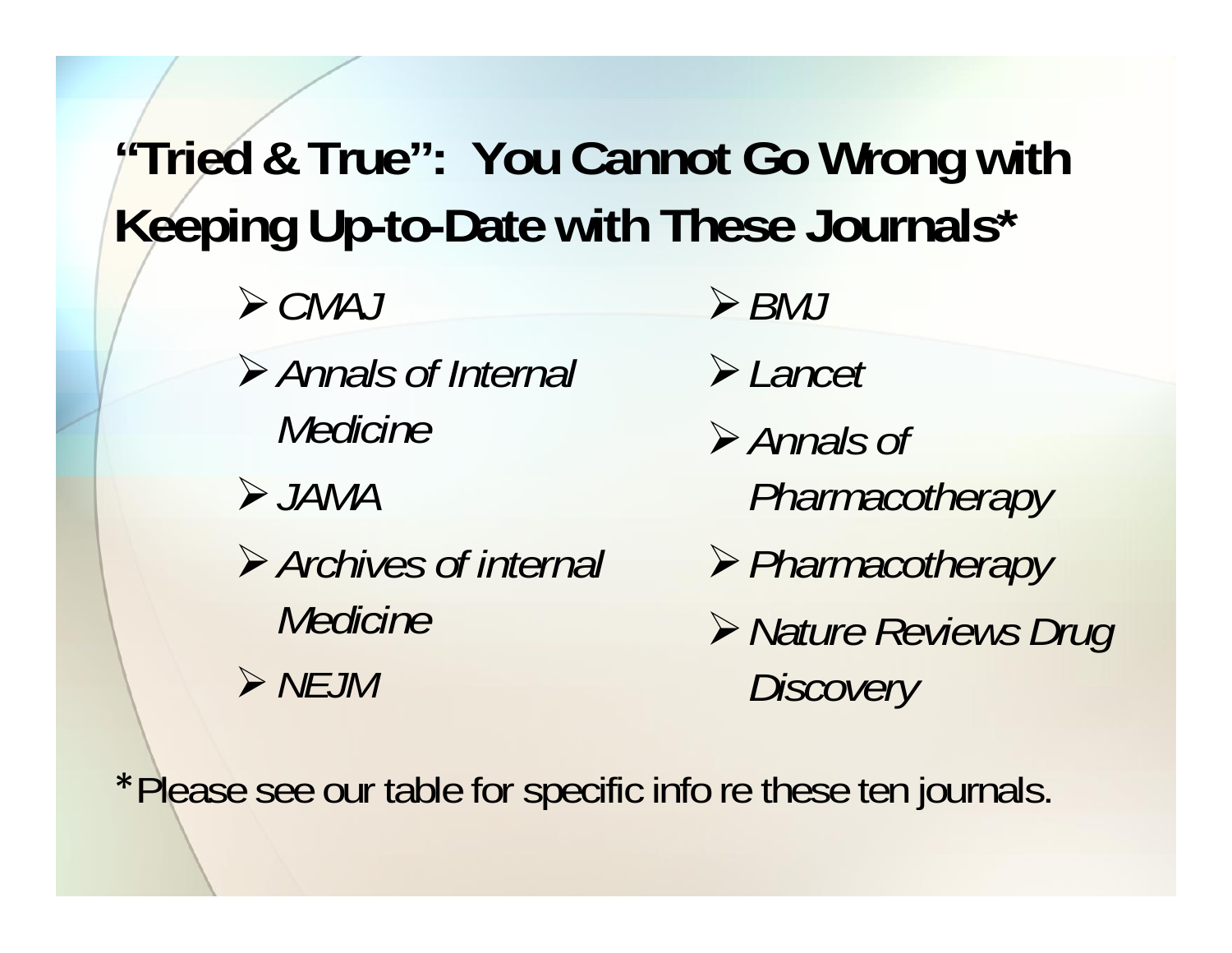# **Websites that Will Provide You with News Updates**

- We have selected nine "tried & true" websites in the following categories – all freely accessible:
	- ¾Medical/Pharmacotherapy News
	- ¾Canadian Content
	- **≻Industry/Regulatory News**
	- ¾Government Departments
	- ¾Evidence-based Websites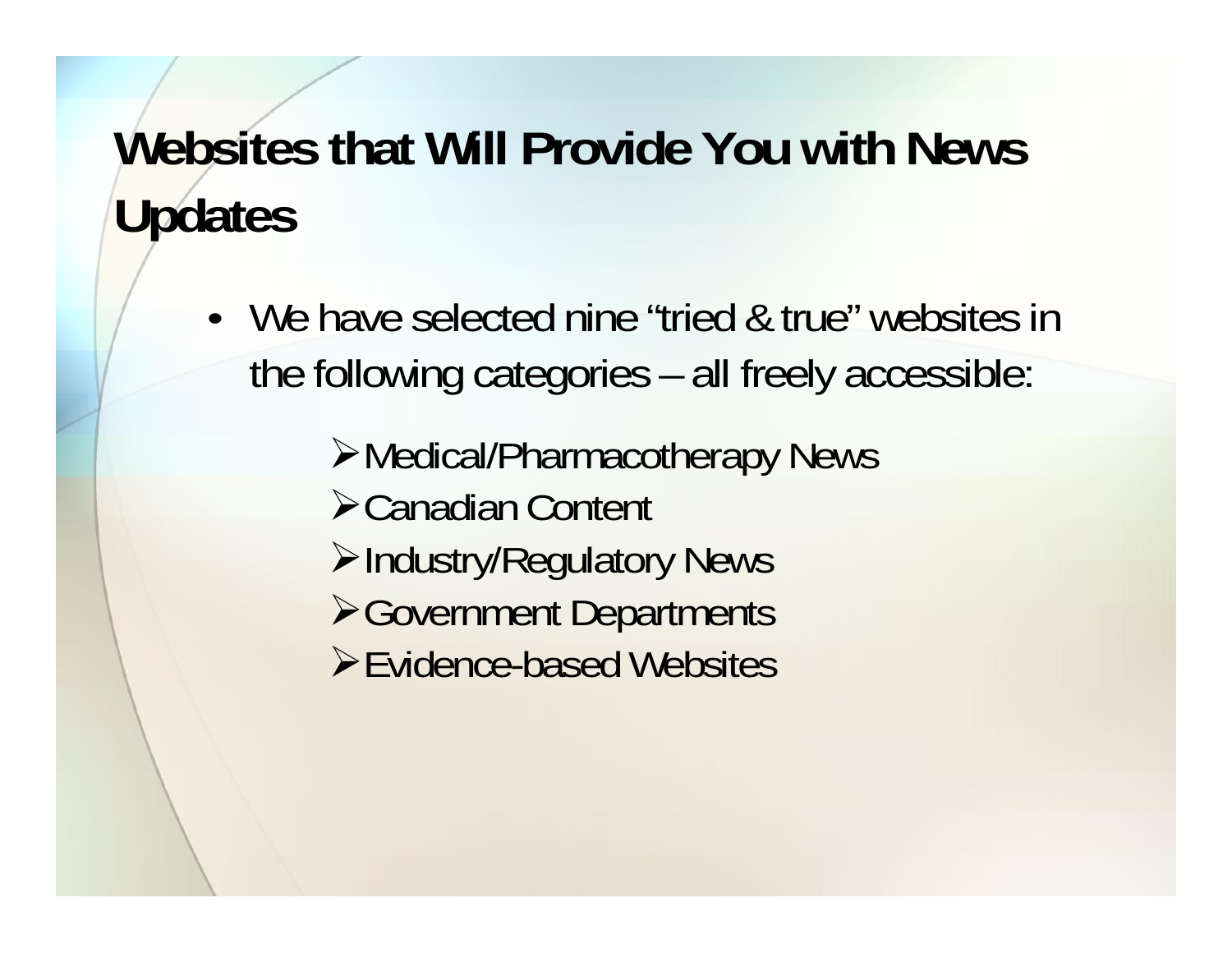#### **Medical/Pharmacotherapy News**

- ¾[Medscape](http://www.medscape.com/medscapetoday) weekly updates of "processed" US medical news tailored to profile created when you register.
- ¾[Physician's First Watch](http://firstwatch.jwatch.org/misc/about.dtl) two or three "hot" news items with links to original documents, Monday – Friday (M – F) – from the Massachusetts Medical Society (publisher of *NEJM*).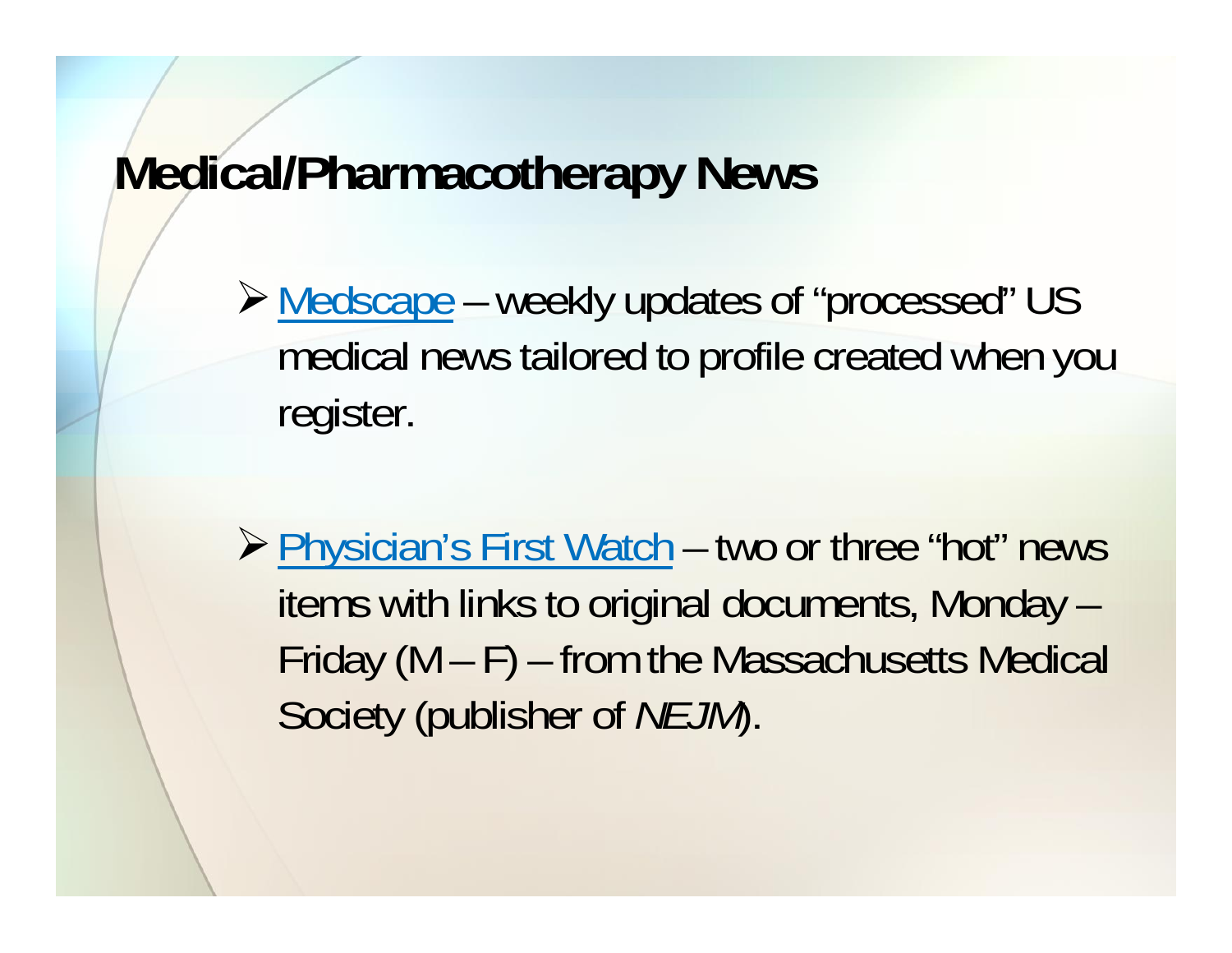#### **Canadian Content**

- ≻ [Health Edition Online](http://www.healthedition.com/) weekly newsletters covering provincial & federal health-related news – sponsored by Merck Frosst.
- ¾[Pharmacy Gateway](http://www.pharmacygateway.ca/) weekly updates with Canadian news and articles – publisher of *Pharmacy Practice* (archived on this website).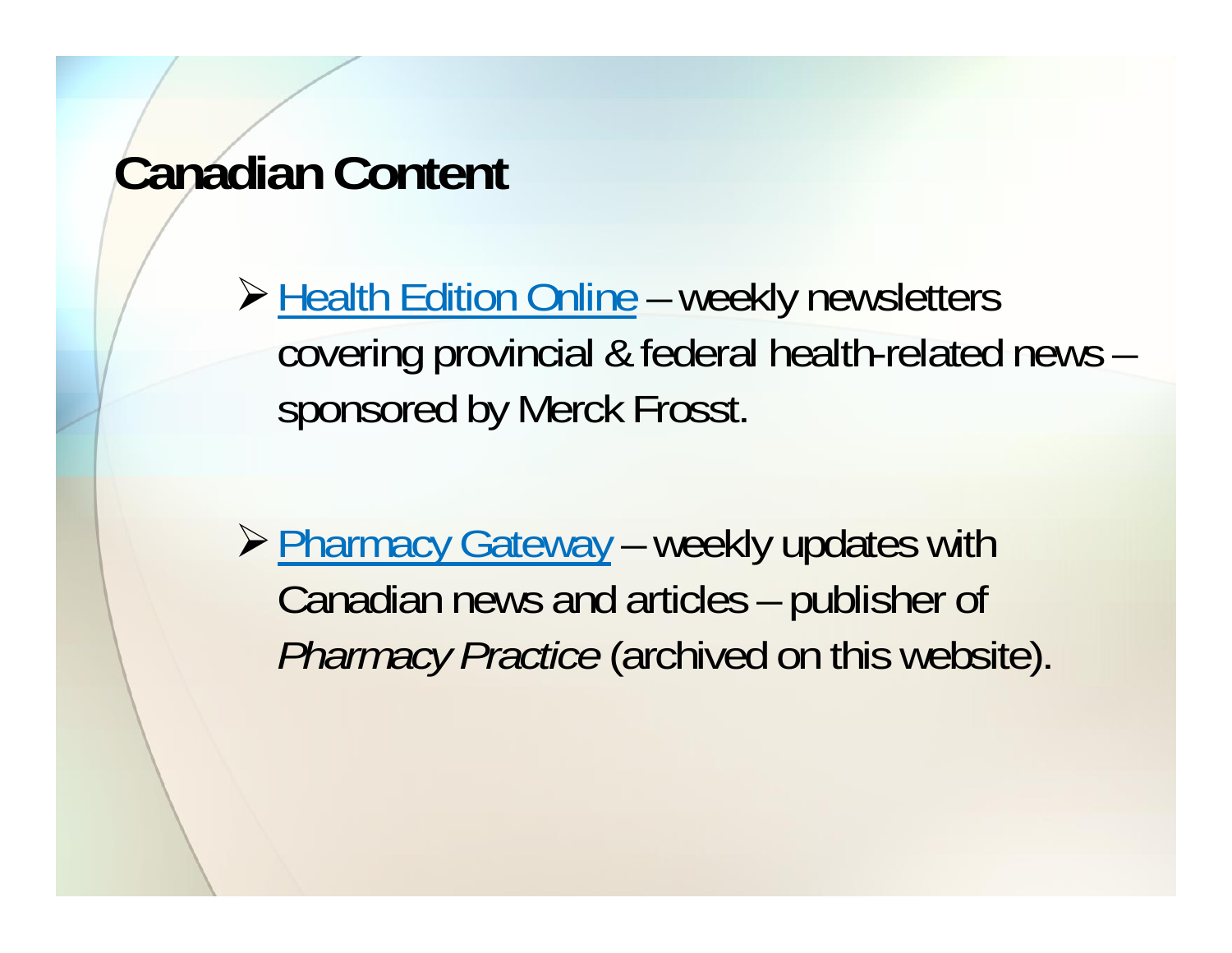#### **Industry/Regulatory News**

- ¾[DIA Daily](http://dia.custombriefings.com/index.aspx) "hot" news having a industry/regulatory slant with links to originating new reports or documents  $(M - F) - a$  service of the Drug Information Association (Horsham PA).
- ¾[TargetPharma Newsletter](http://www.pdci.on.ca/targetpharma.htm) notices for updates from PMPRB, NIHB, Common Drug Review and provincial drug plans with links to original documents – a service of RTI Health Solutions (Ottawa).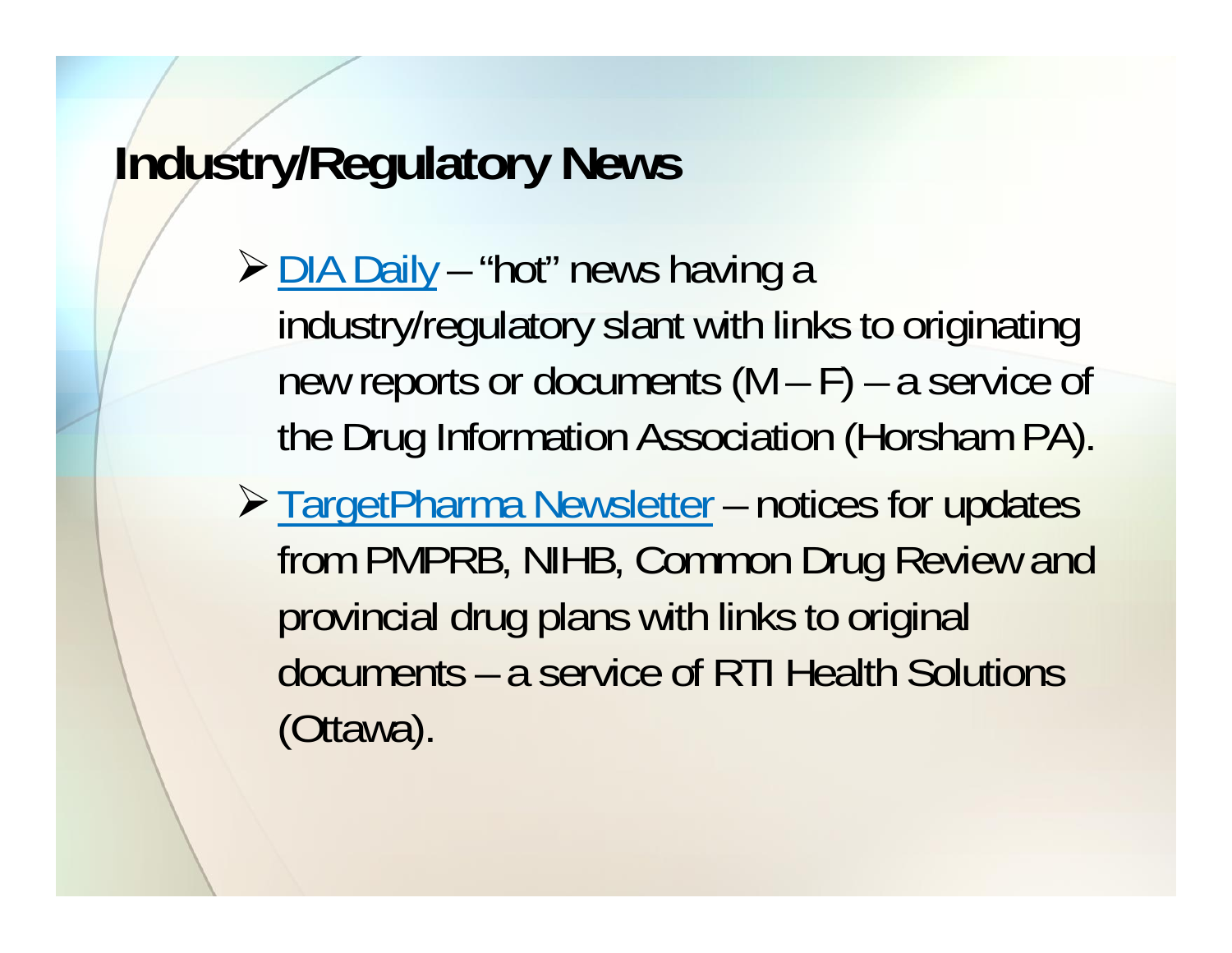#### **Government Departments**

- ¾ [MedEffect](http://www.hc-sc.gc.ca/dhp-mps/medeff/index-eng.php) (Health Canada) notices re Health Canada's health product advisories and new issues of *Canadian Adverse Reaction Newsletter*
- ▶ [CADTH](http://www.cadth.ca/) = Canadian Agency for Drugs and Technologies in Health – notices re new CADTH publications including their freely accessible HTAs
- ▶ [CDER New](http://www.fda.gov/CDER/whatsnew.htm) (US FDA) most relevant is FDA News e.g. updates re adverse effects alerts & new issues of *Drug Safety Newsletter*.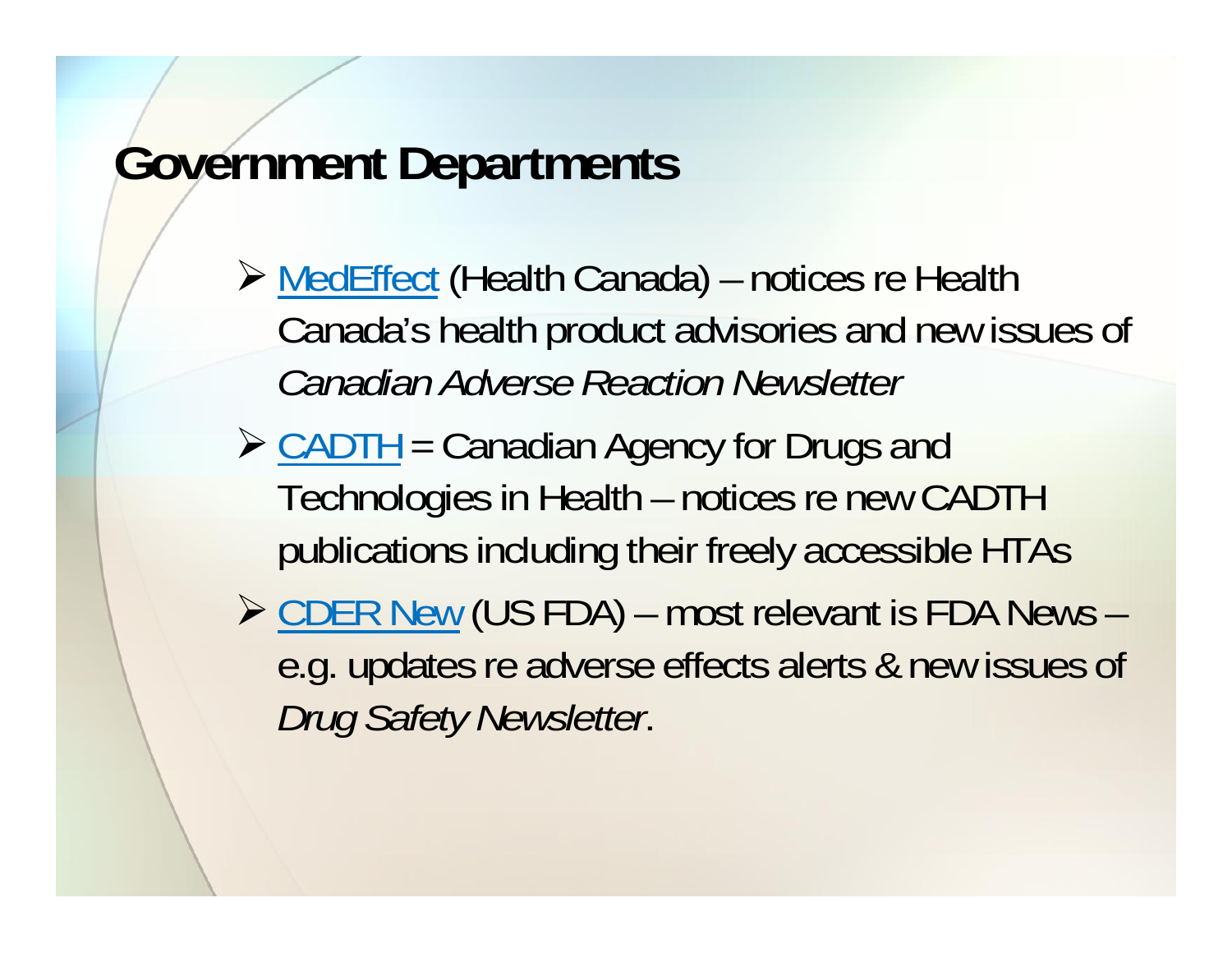#### **Evidence-based Websites**

¾[EvidenceUPDATES](http://plus.mcmaster.ca/EvidenceUpdates/) – notices of recent evidencebased journal articles matched to your registration profile – a collaboration between BMJ Group and McMaster University's Health Information Research Unit.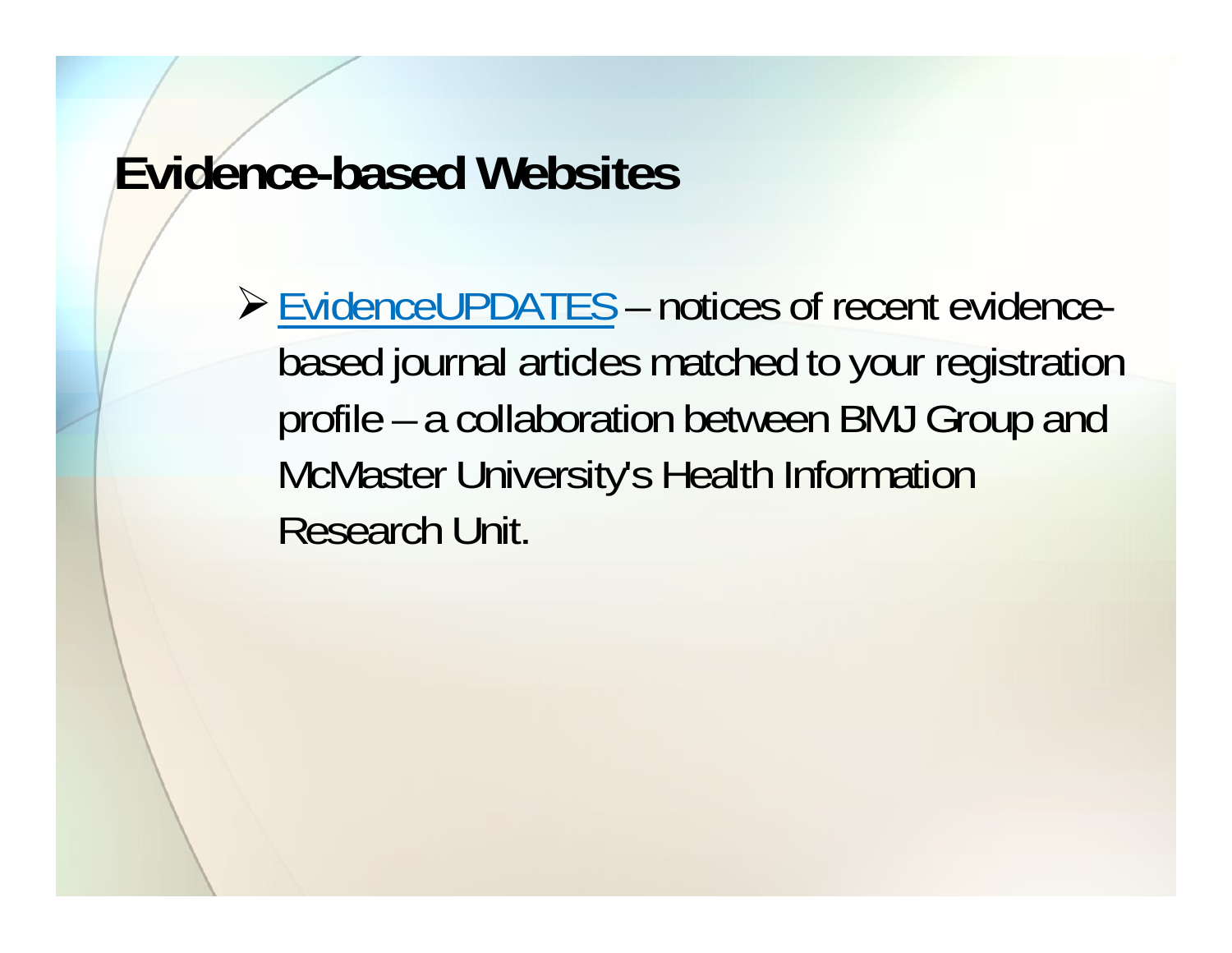# **What We Do at Dal to Teach & Hopefully Inspire Our Students to Keep-up-to Date**

- Give a news-based assignment in semester one of the first year Skills Lab
- Provide a lecture on keeping up-to-date in semester one of the second year Critical Appraisal Series (CAS)
- Publish fortnightly an ["In the News](http://pharmacy.dal.ca/Resources/IN THE NEWS/index.php)" listing on the College's website.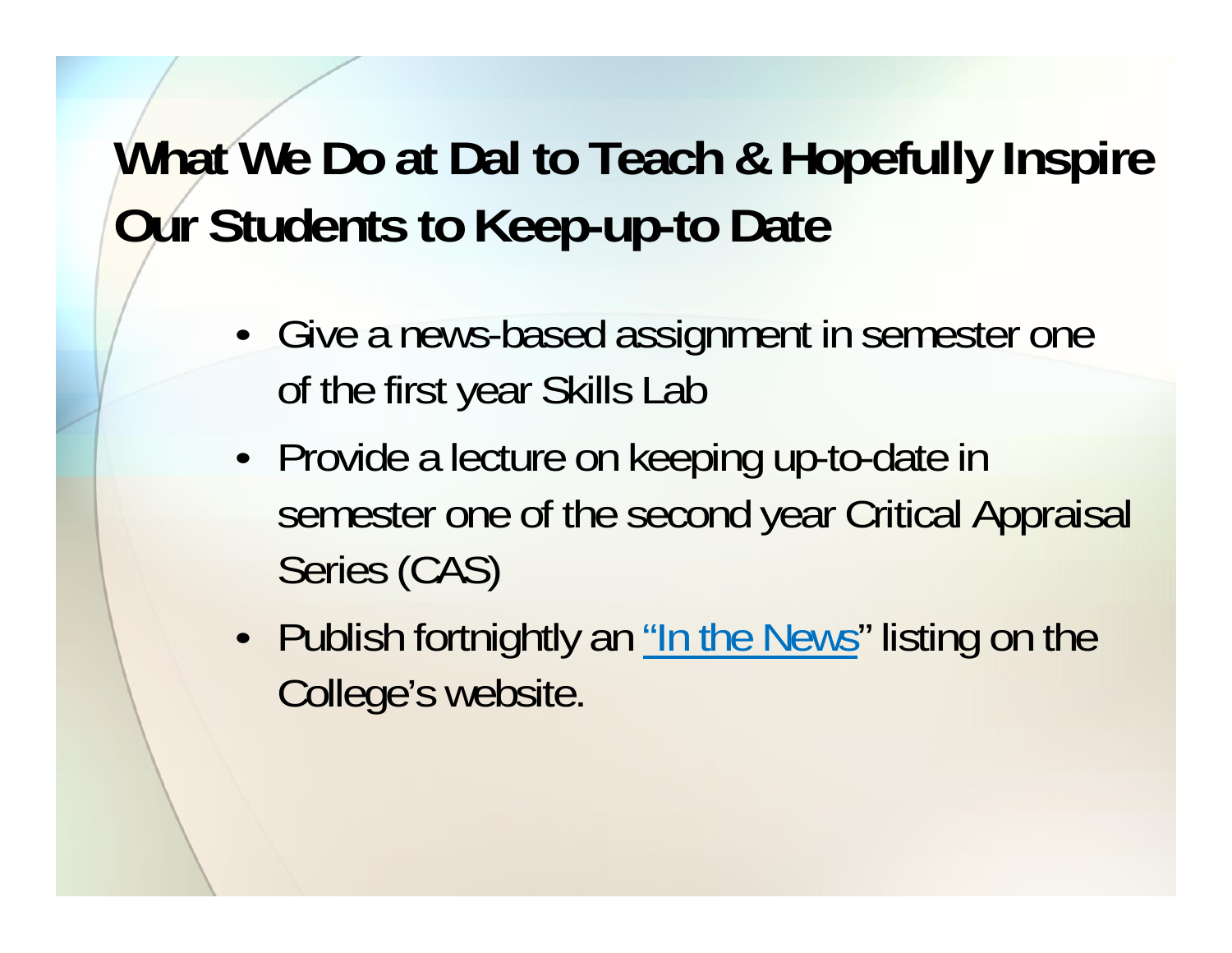## **First Year Skills Lab Assignment**

- Purpose is to get pharmacy students familiar with identifying original documents on which questions from patients & colleagues may be based.
- Collect Vital Signs\* articles published weekly in Health section of online *New York Times* (2 or 3 published weekly).

\*Vital Signs are short "blurbs" on health topics mostly based on recent journal articles.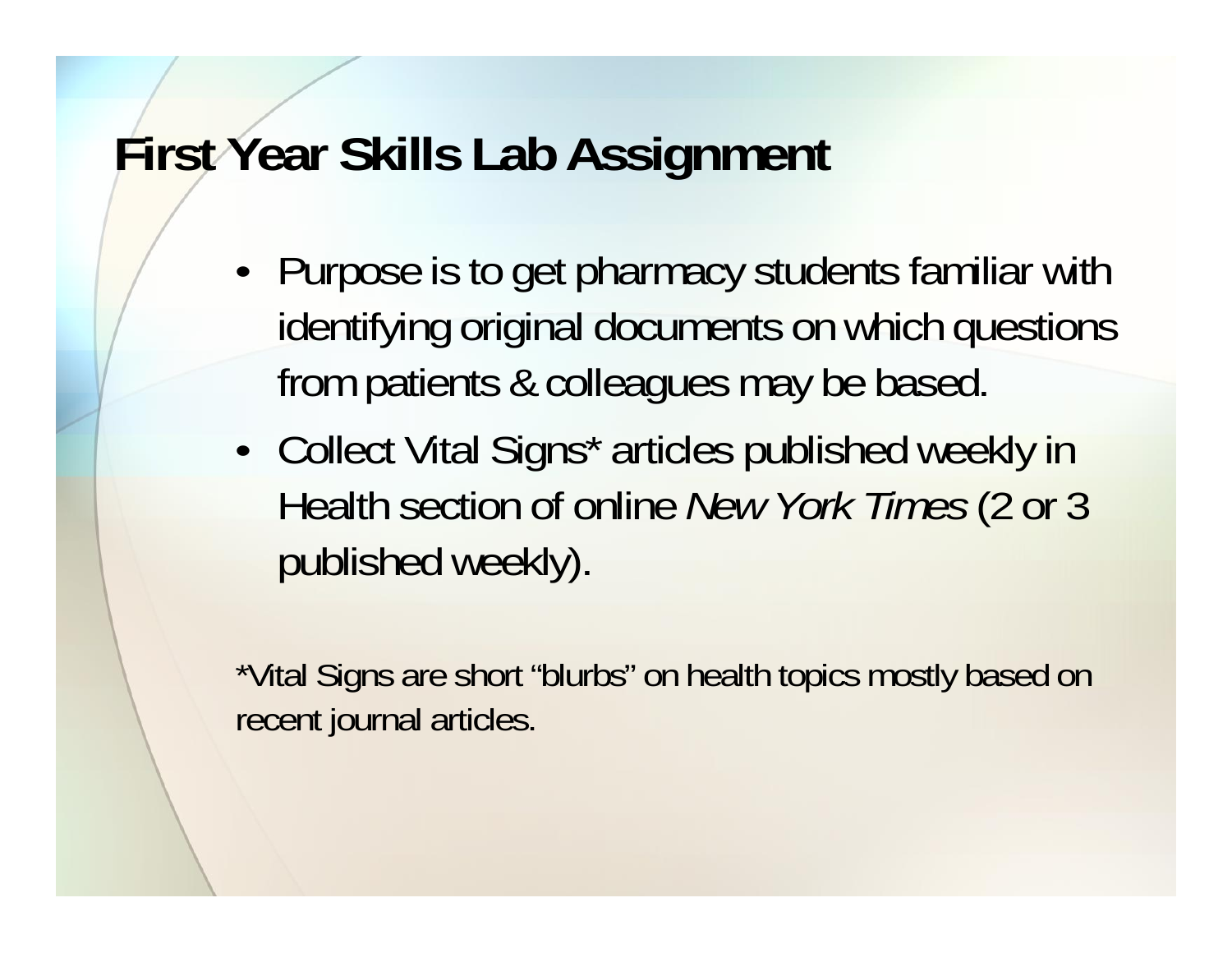#### **First Year Assignment. . . continued**

The chosen articles:

- ¾ must contain "searchable clues" – i.e. primary author, affiliation, title of journal, etc.
- ¾ have to do with drugs or other topics of interest to pharmacists.
- Those not identifiable via PubMed are rejected.
- Usually end up with 50 usable Vital Signs articles each year.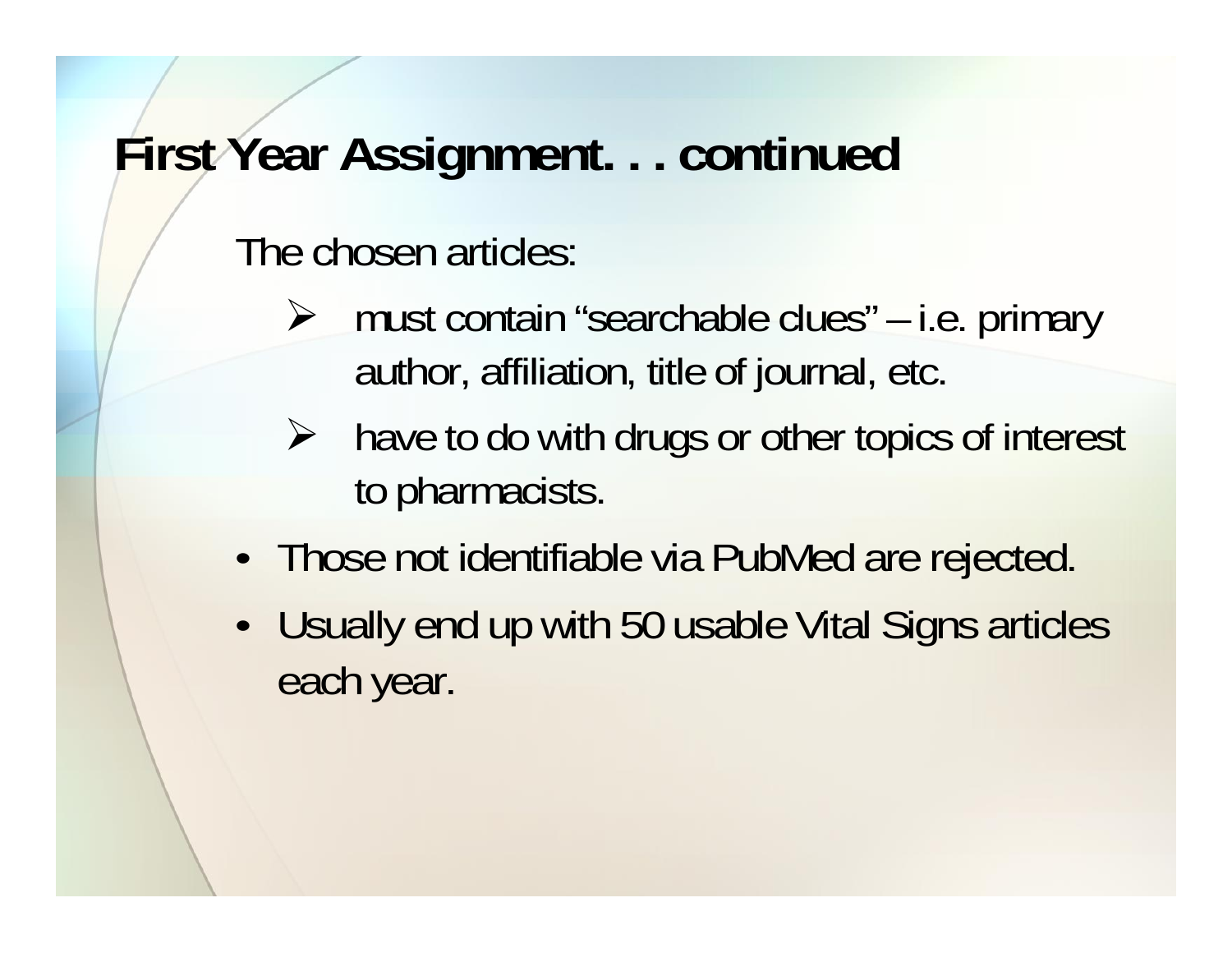#### **First Year Assignment. . . continued**

- 90 students so only two are randomly assigned the same Vital Signs article.
- Assignment is to identify original journal article on which Vital Signs article is based.
- Assignments are marked by Library staff; a few marks are assigned by Skills Lab Coordinator.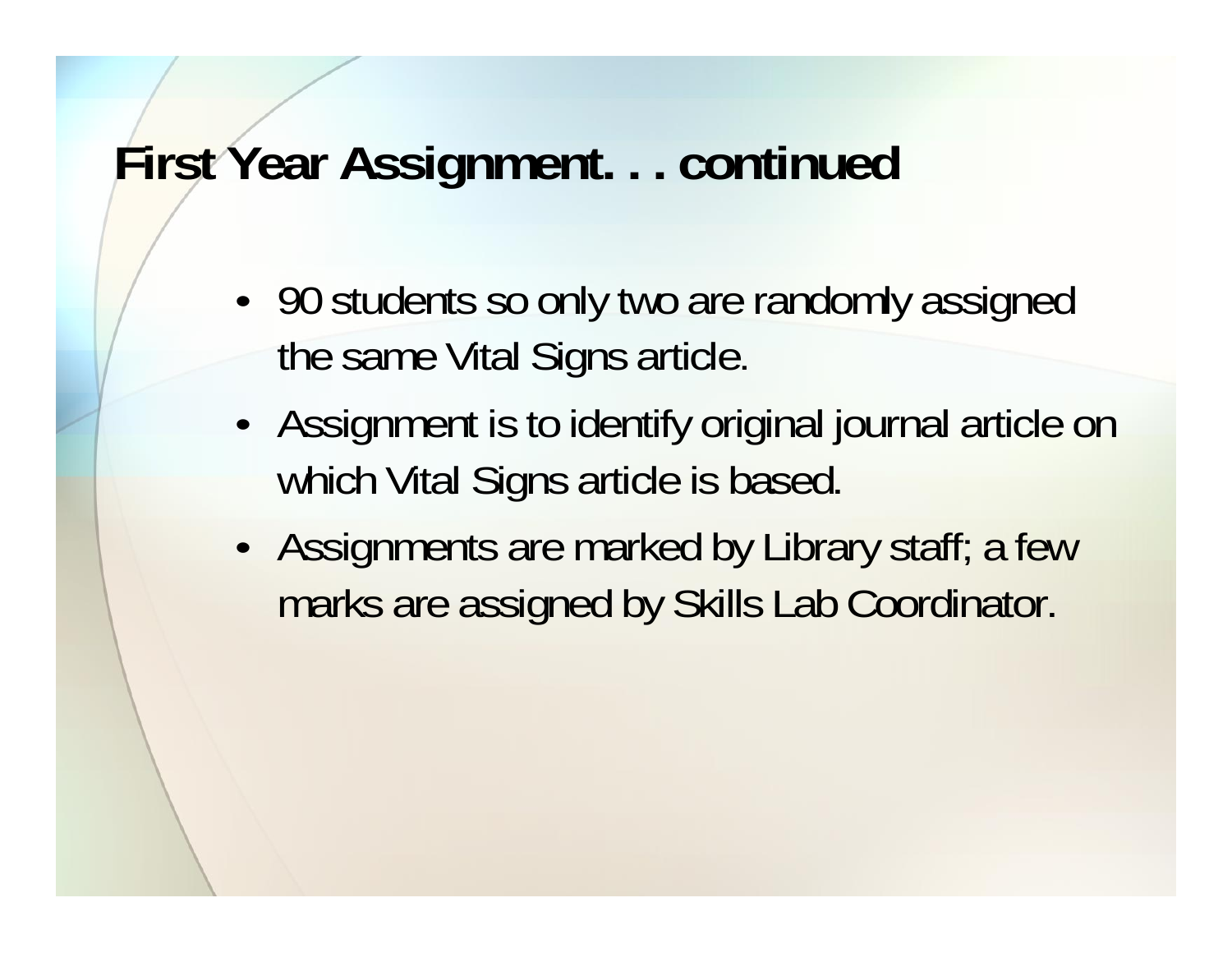#### **Second Year CAS**

- Goal is to impart importance to pharmacy students and excitement involved with keeping up-to-date.
- Content is based on what we will tell you today about recommended resources.
- Tried to pick best resources as we don't want to "pre-frustrate" students by overwhelming them with too many suggestions.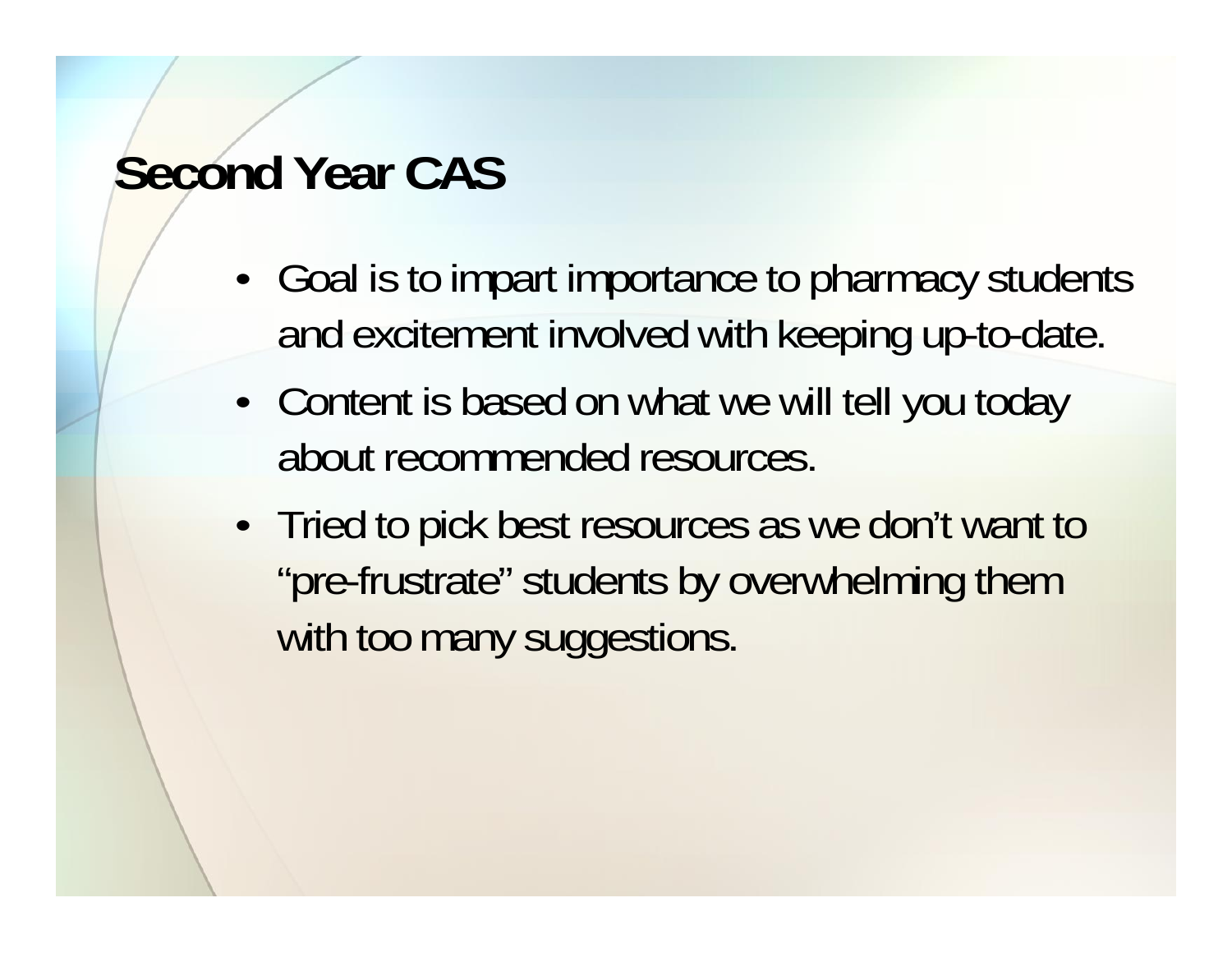#### **Second Year CAS. . . continued**

- We are planning to learn about and incorporate new technologies that will hopefully make it easier/more seamless for pharmacists to keep-upto date
	- ¾ e.g. RSS feeds, podcasts, blogs, etc.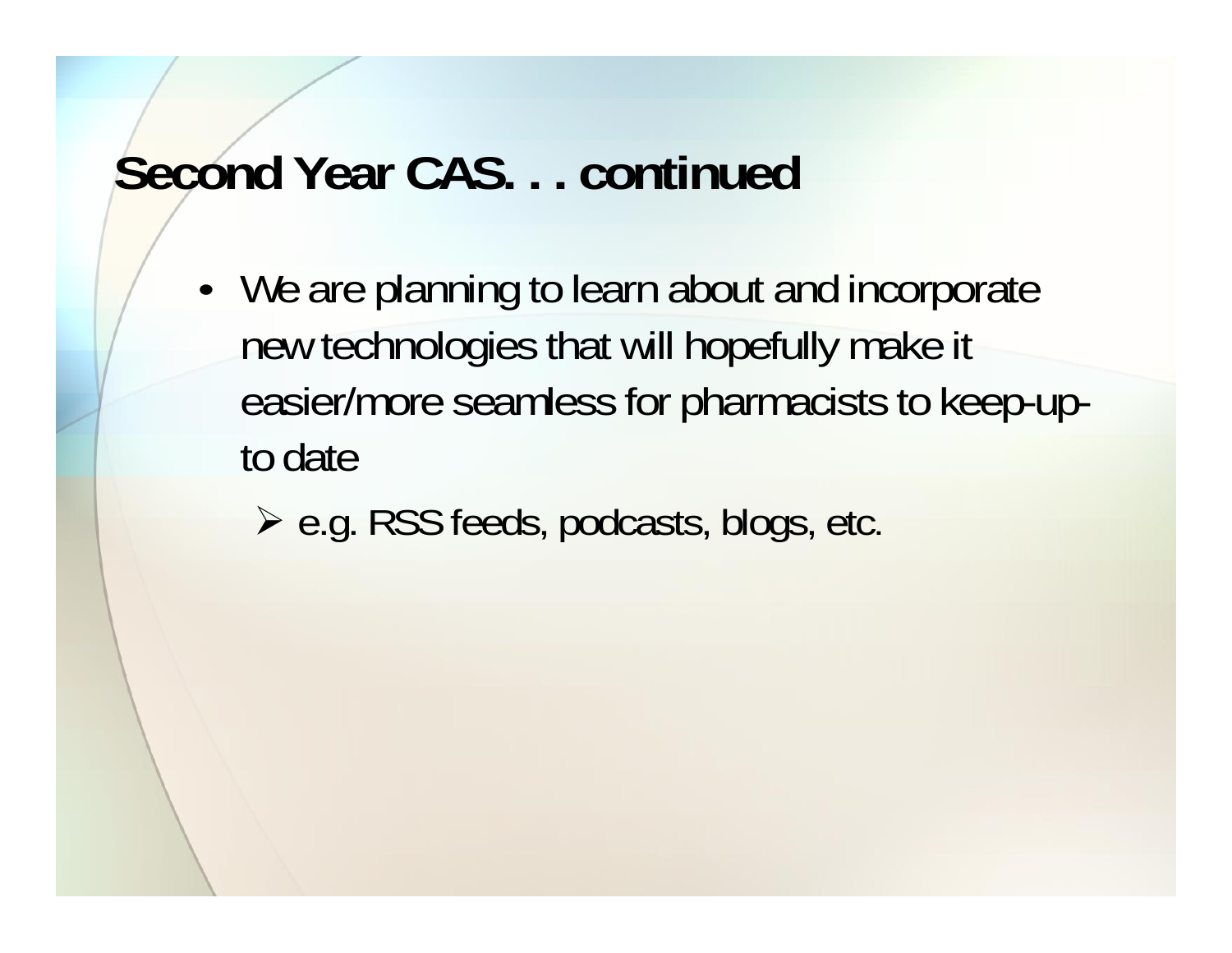#### **Second Year CAS: A Failed Attempt**

- We had the brilliant idea that our students should be able to identify a journal article from a short TV healthrelated news item.
- We bought a number of videocassettes (the pre-DVD days) – recorded many *Lifeline* features from the ATV evening news.

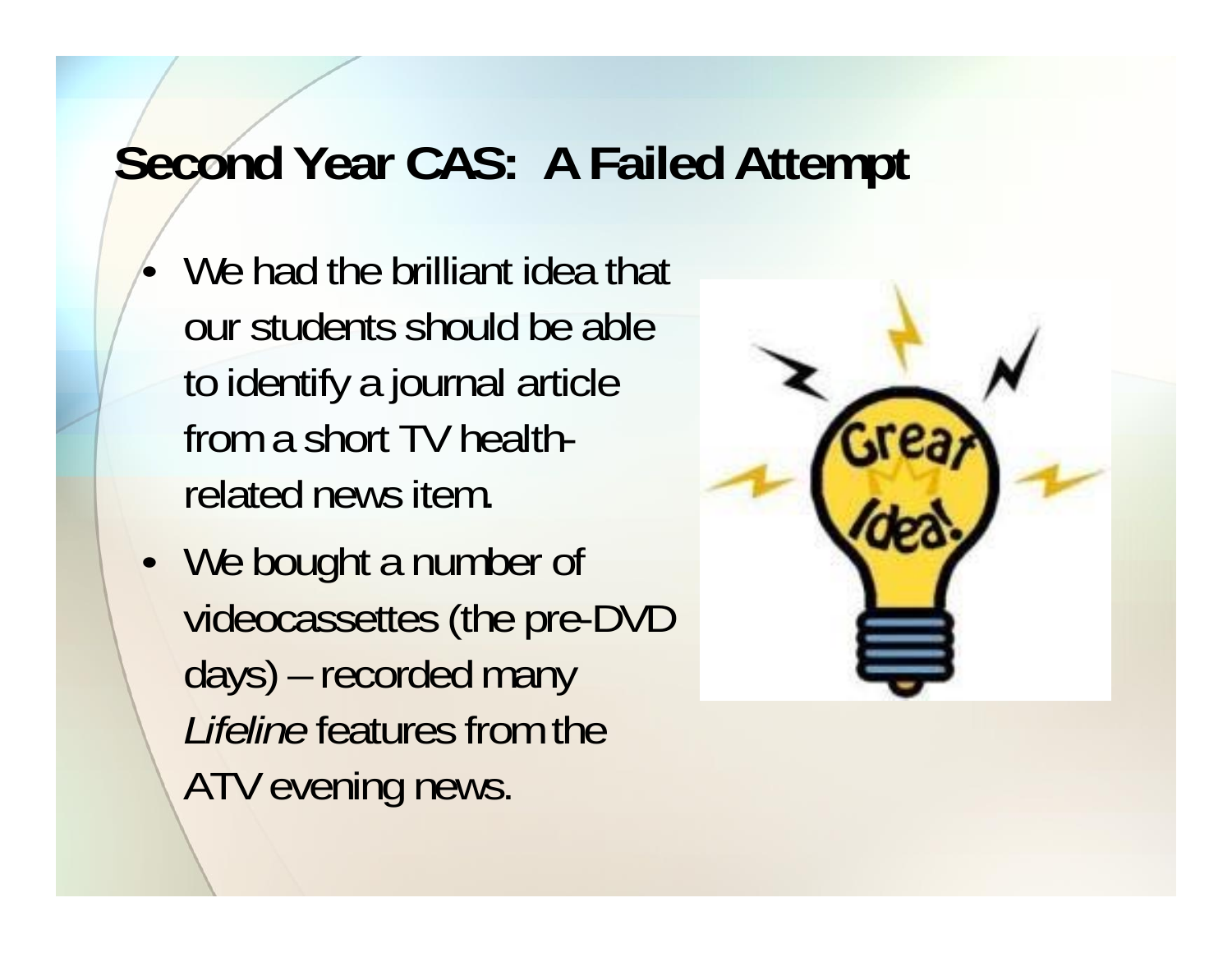# **Second Year CAS: A Failed Attempt . . . cont'd**

- Spent many hours viewing these to find the few that had "searchable clues".
- Only found enough to have the second year CAS students identify the originating journal articles as a group assignment – too easy!
- Stopped doing this as "cost outweighed the benefit".

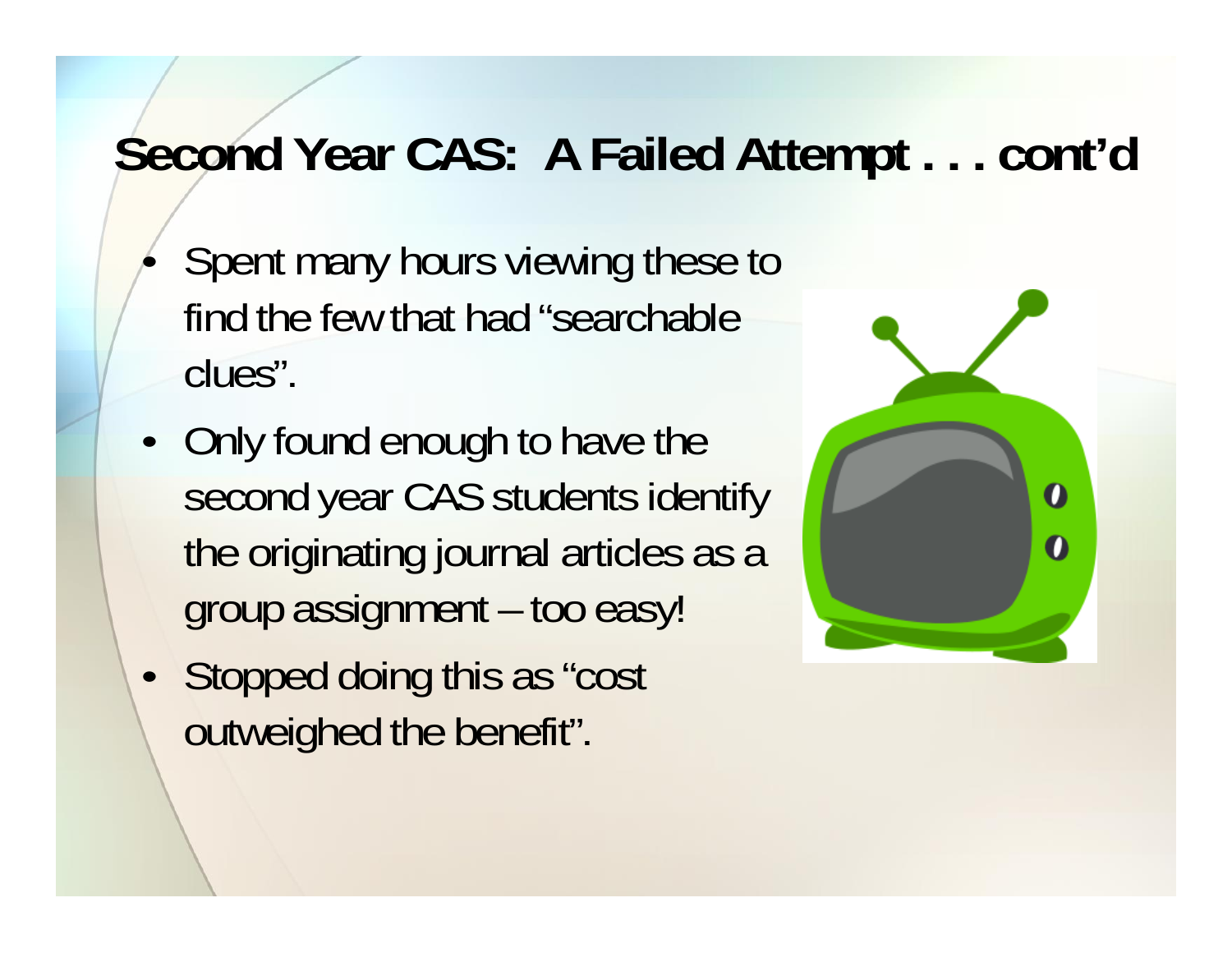# **Mini-Bright Idea: Video Assignment Rides Again**

- A better plan for a video assignment would be to make our own brief video with searchable clues for a specific drug- or pharmacy-related journal article.
- Present video in class for each student to take notes on searchable clues; pass in answer at later date.
- We would ask Neil MacKinnon for help as he is "King of Videos" @ the College.

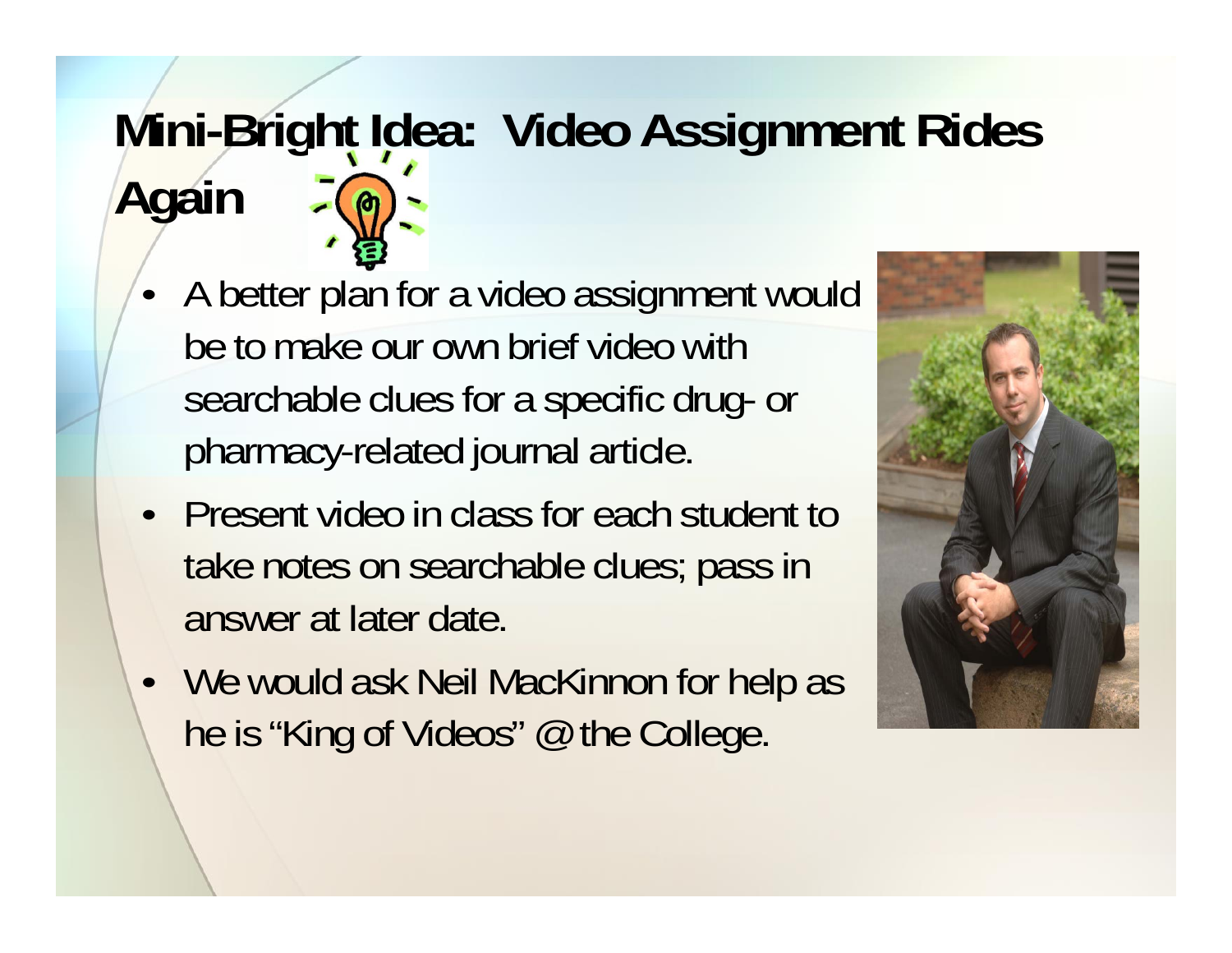#### **Teaching Pharmacists to Keep-up-to-Date**

• We were encouraged by Harriet Davies, College of Pharmacy Coordinator of Clinical Education, to design an online interactive module for pharmacy preceptors with respect to keeping up-to-date.

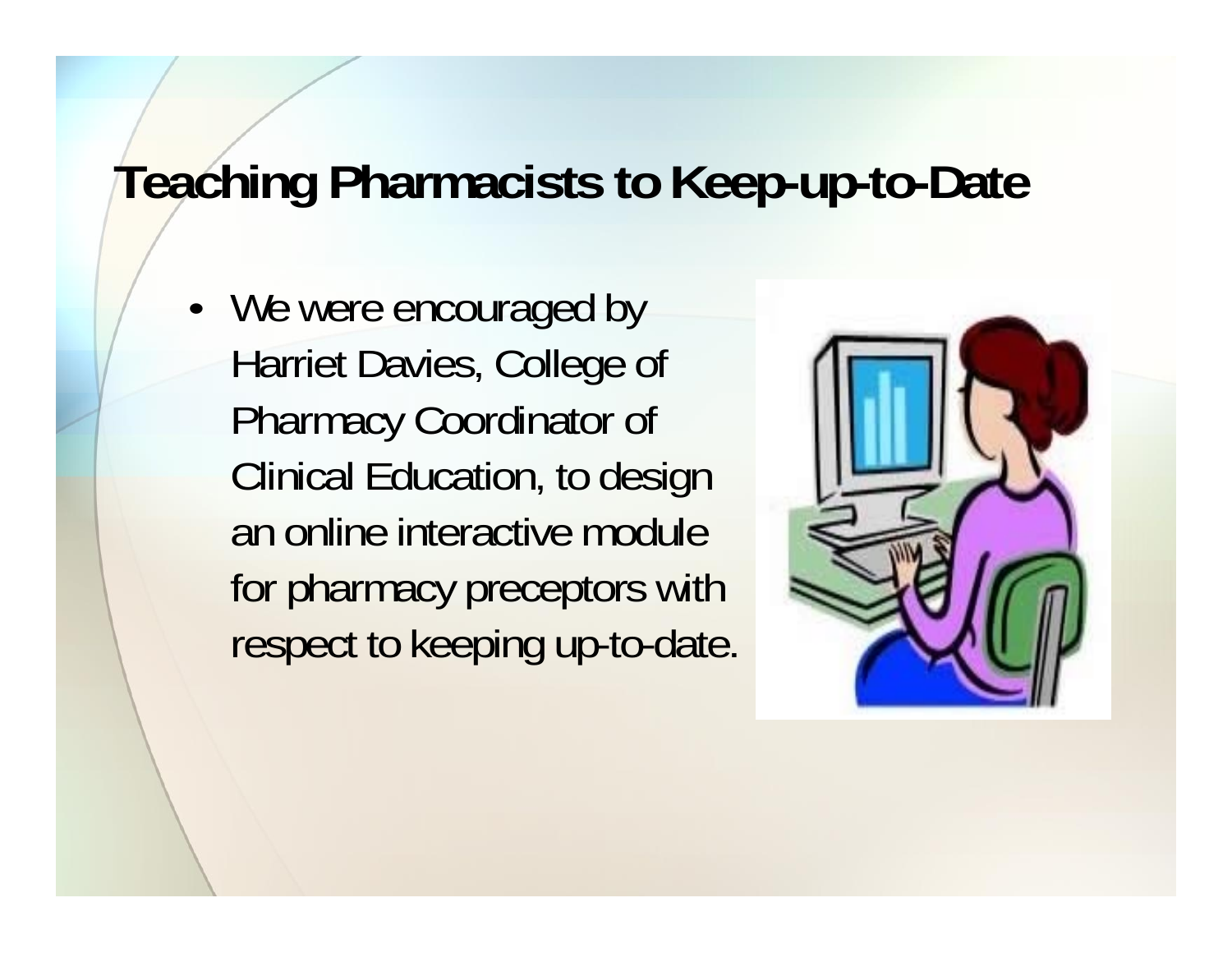# **Teaching Pharmacists to Keep-up-to-Date . . . cont'd**

- A module was written and designed in 2008 to be placed on the Dal Continuing Pharmacy Education (CPE) Community of Life Long Learners password-protected BLS website where it will be available for CPE credit.
- It also is freely accessible on the Dal Libraries' website in the Subject Specific area of [Libcasts/Online Tutorials.](http://www.library.dal.ca/How/LibCasts/) Libcasts

what you want to learn, when and where you want it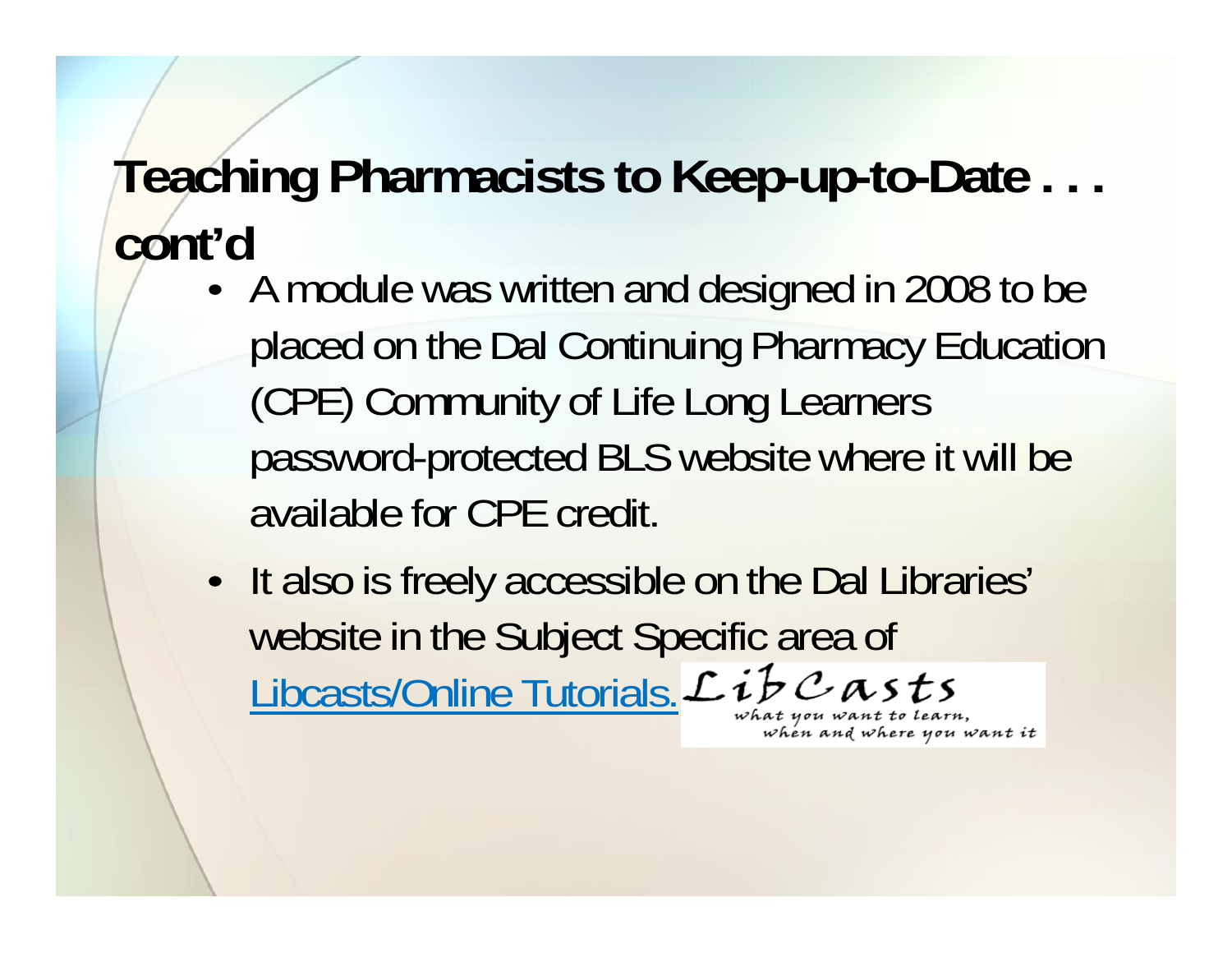#### **"In-the-News"**

- Listing of citations to drug- and pharmacy-related literature: Journal articles, announcements, press releases, news items, reports, etc.
- Collected, researched, categorized, complied, hyperlinked and proofread by the Pharmacy Library People.
- Published fortnightly on the College's website Resources section.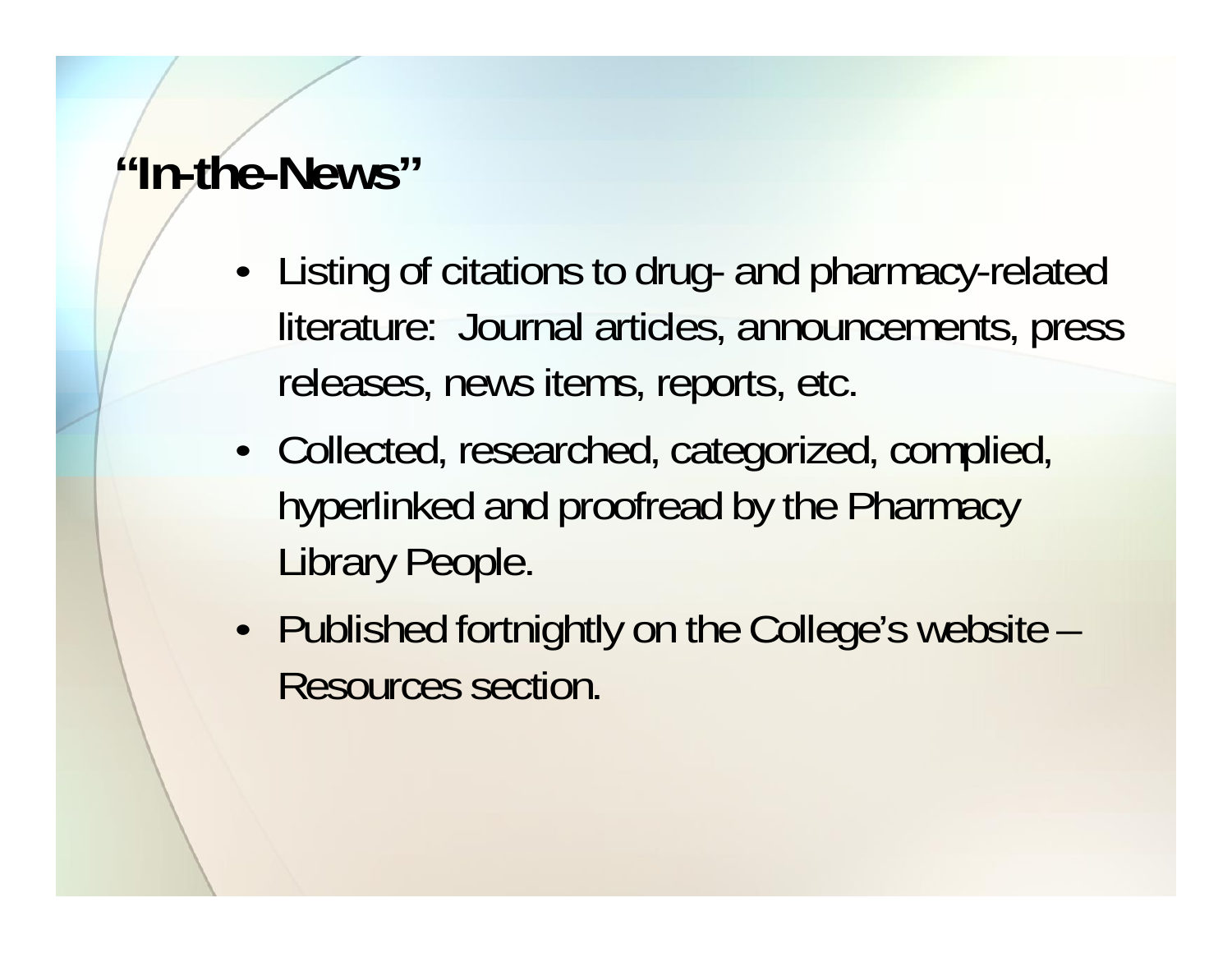# **"In the News" – How Accessible Are the Items We List to Persons NOT Affiliated with Dal?**

- Sarah Weatherby (2010) was assigned to try to access fulltext documents of items listed in 7 consecutive issues of "In the News" from a non-Dal computer.
- We were pleasantly surprised by how much was freely accessible to everyone – on average more than 40%.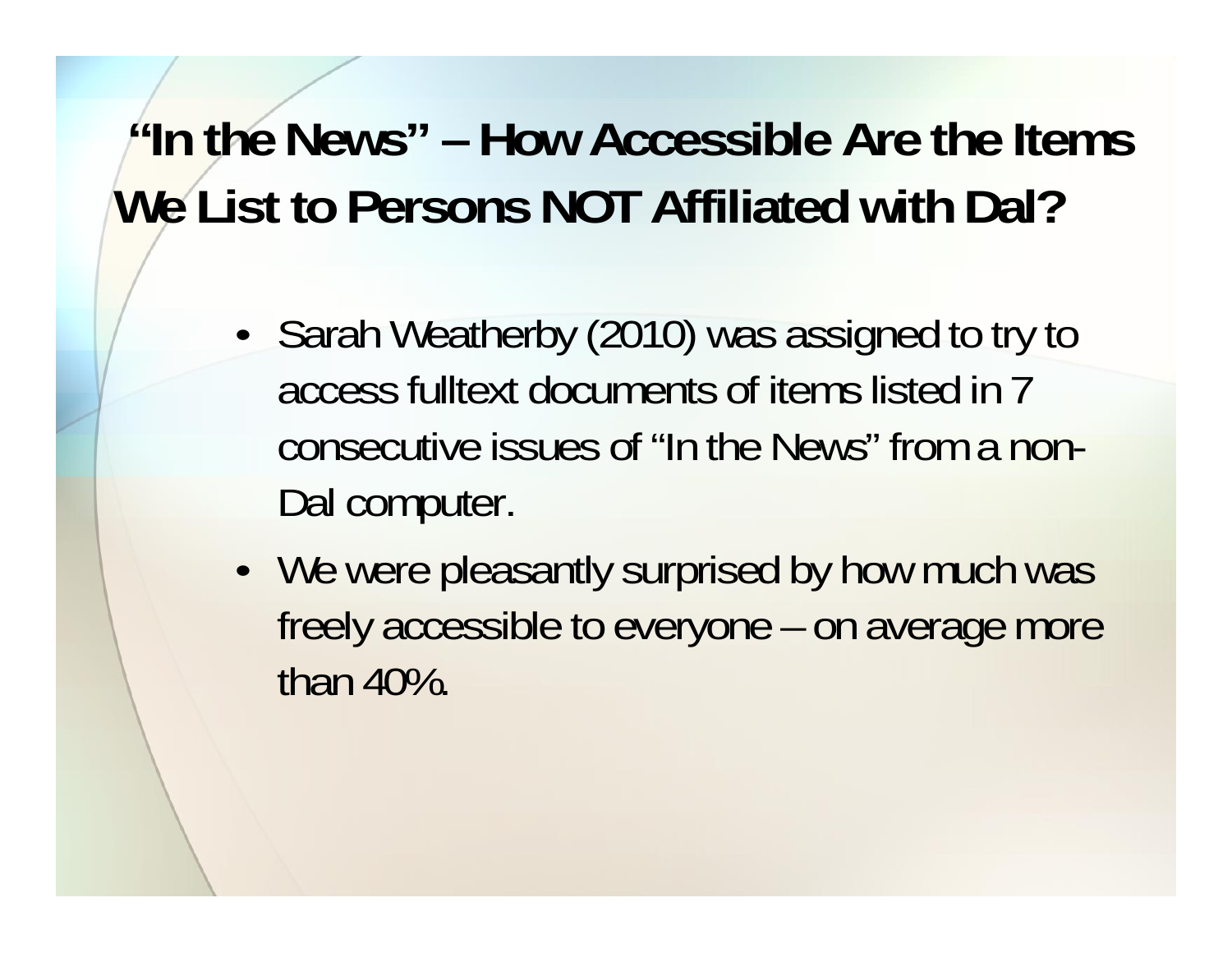#### **Percentage of Freely Accessible Documents Cited in Seven Consecutive 2009 Issues of "In the News"**

| Date of Issue           | Count<br>Accessible/Total # of Documents | <b>Percent Freely Accessible</b> |
|-------------------------|------------------------------------------|----------------------------------|
|                         |                                          |                                  |
| January 3-16            | 61/159                                   | 38.3%                            |
| January 17-30           | 48/111                                   | 43.2%                            |
| January 21- February 13 | 103/226                                  | 45.6%                            |
| February 14-28          | 94/195                                   | 48.2%                            |
| February 28-March 13    | 62/166                                   | 37.3%                            |
| <b>March 14-27</b>      | 97/102                                   | 48.0%                            |
| March 28-April 10       | 89/208                                   | 42.8%                            |
|                         |                                          |                                  |
| <b>Overall Average</b>  |                                          | 43.3%                            |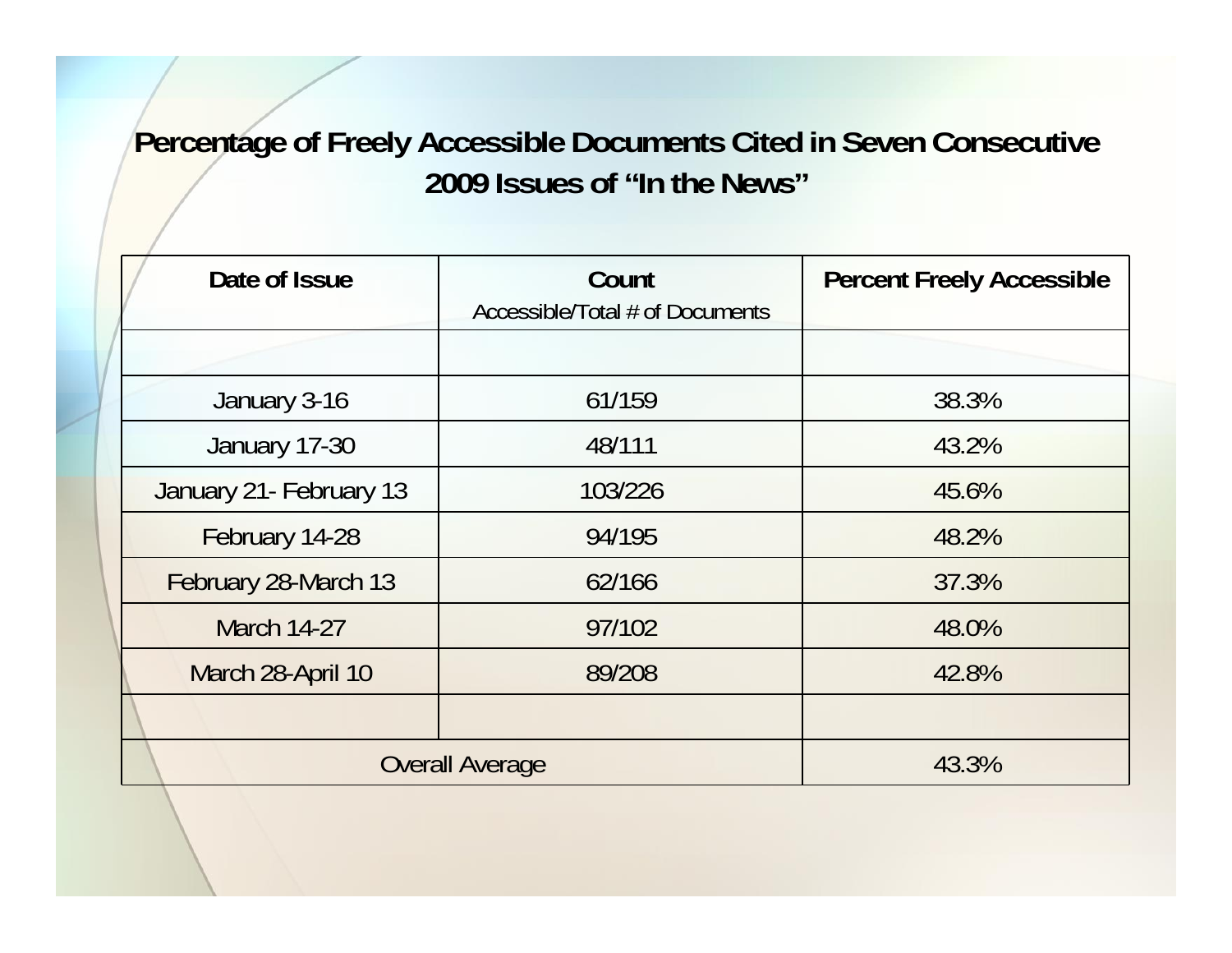# **Producing "In the News" Has Crystallized Ideas about Keeping Up-to-Date**

- Keeping up-to-date is challenging; can be overwhelming so try to find shortcuts or realize/be honest about time constraints.
- Identify your "desert island" resources and be happy with these.
- Learn about and try new technology that may make keeping up-to-date easier.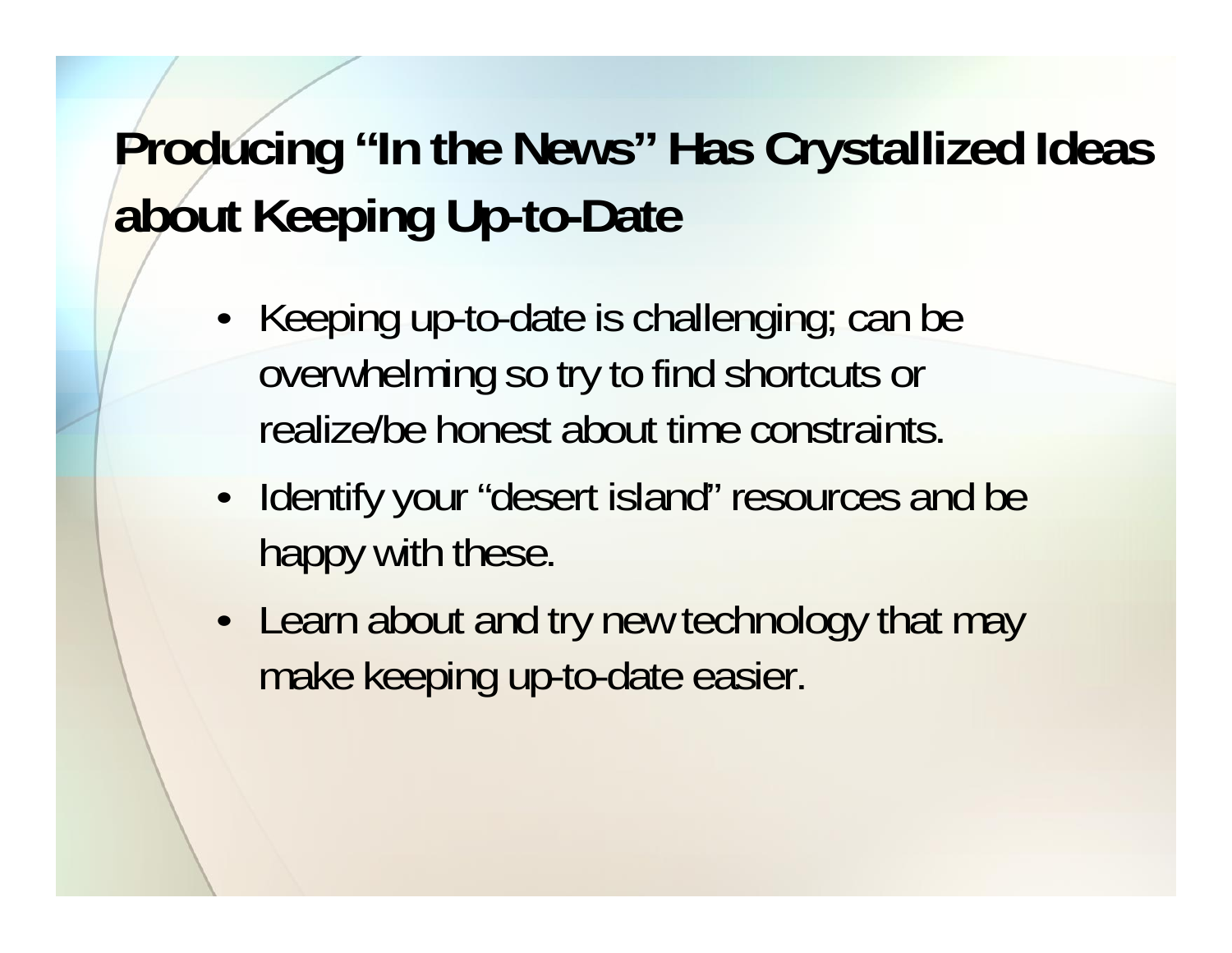# **Our Personal Desert Island Resources for Keeping Up-to-Date**

- Access to TOCs of favourite journals
- Email updates from *Physician's First Watch*
- Access to the online *New York Times*
- Access to PubMed.

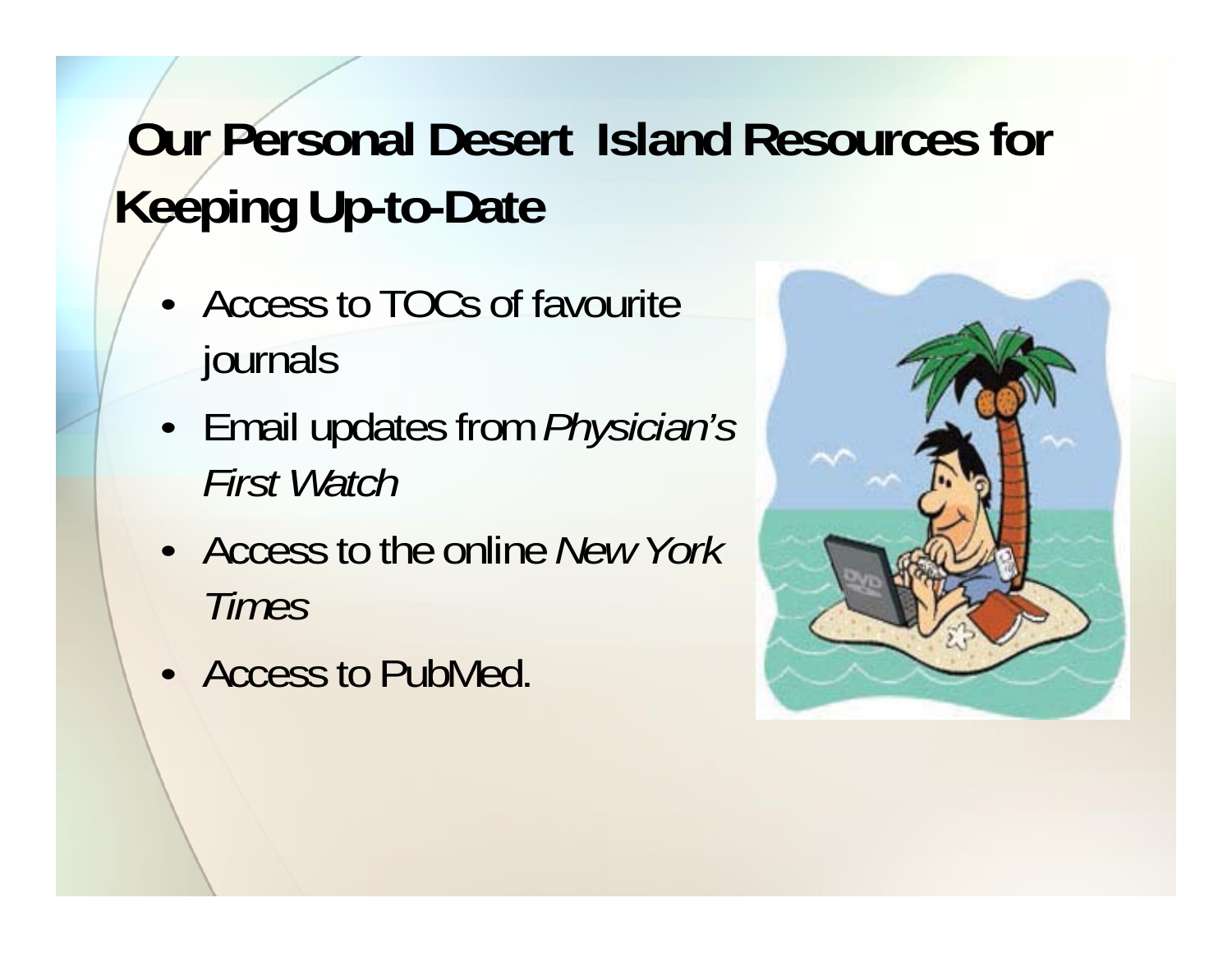# **PubMed: My NCBI**

- My NCBI = PubMed's saved search/stored search feature.
- My NCBI is a non-intuitive name.
- NCBI = National Center for Biotechnology Information.
- Free registration.
- Save PubMed searches on topics of interest.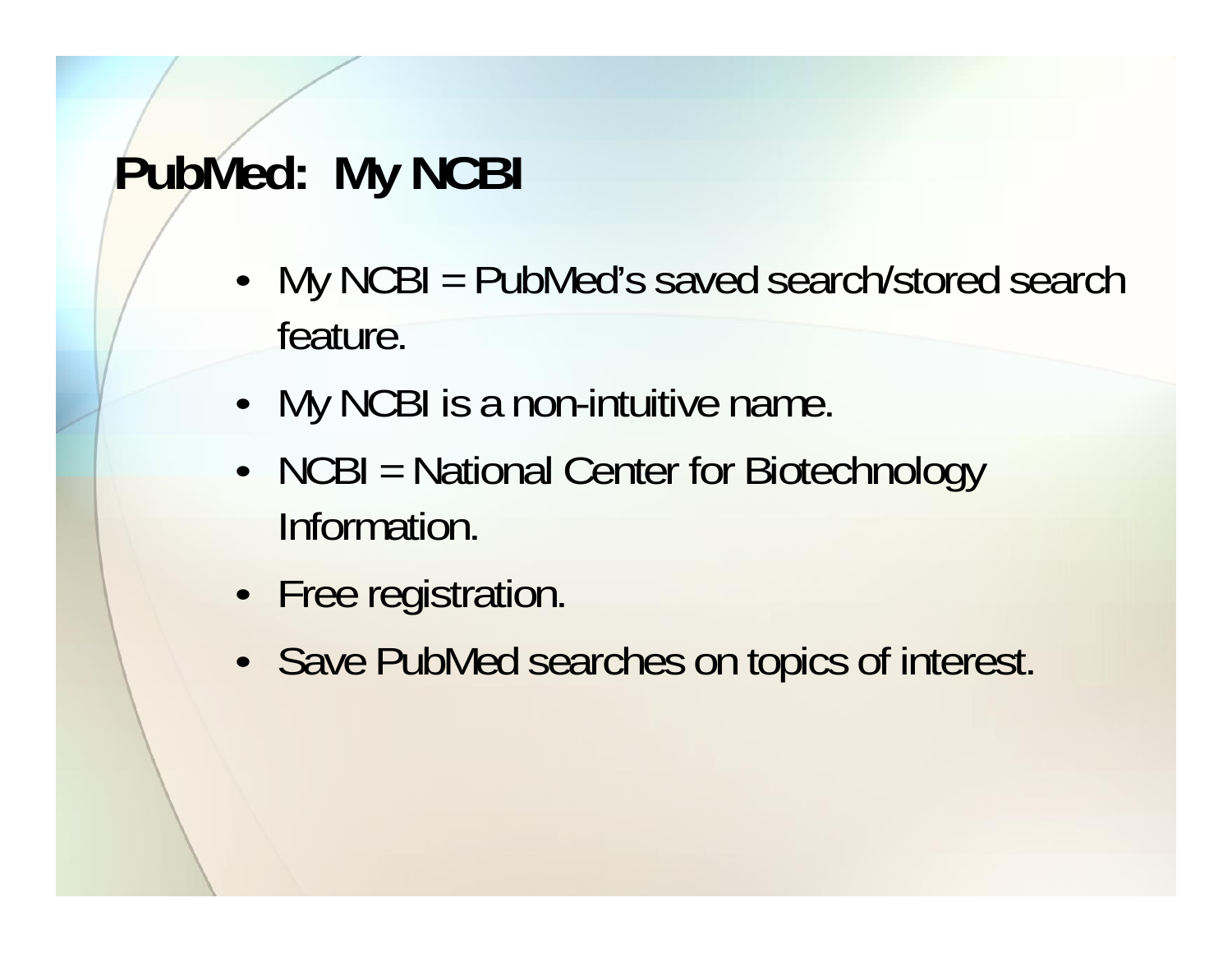# **PubMed: My NCBI . . . cont'd**

- Request email notifications when new citations are added to PubMed that match your search strategy(ies).
- Or check your my NCBIs any time to see what's new.
- For detailed instructions, see Tutorials link from the blue sidebar on the PubMed homepage.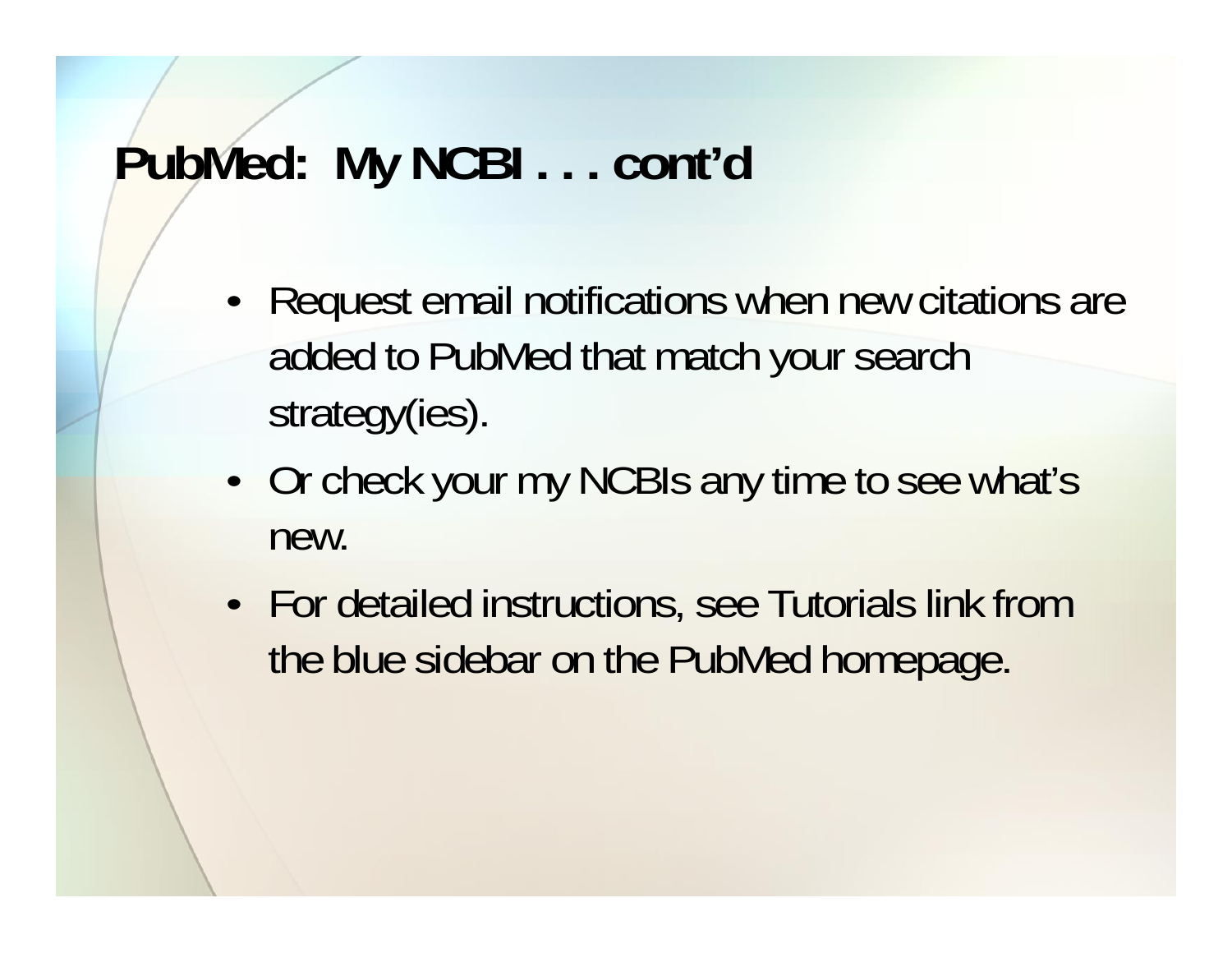## **PubMed: My NCBI – an Example**

- Four pharmacists we know are interested in methadone programs.
- Currently in PubMed there are almost 19,500,000 citations/records for journal articles.
- More than 10,000 of these include the word methadone somewhere in the record.
- Could be as a medical subject heading (MeSH) or as a textword used by author(s) in article titles or abstracts.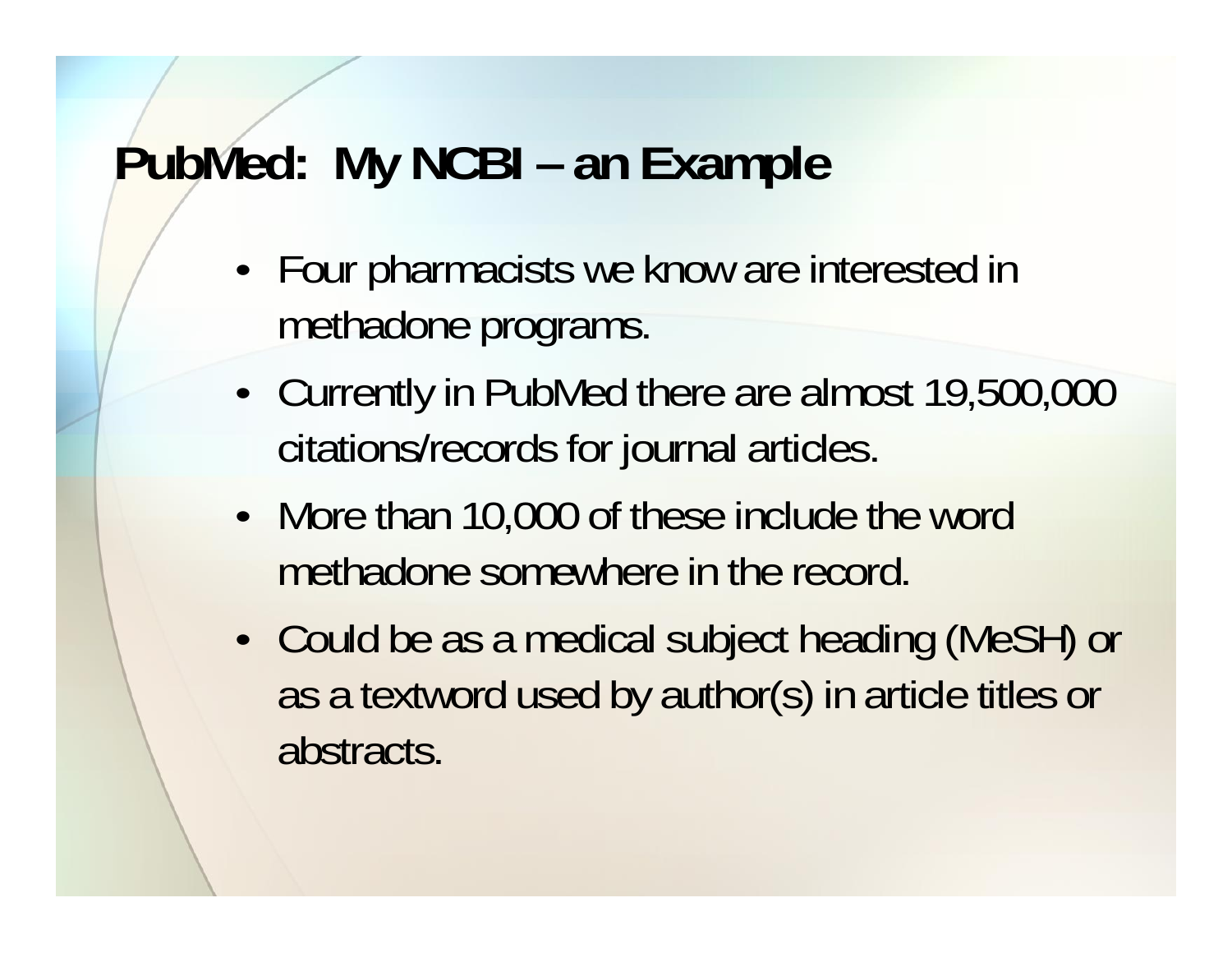#### **PubMed: My NCBI – an Example . . . cont'd**

- We saved our methadone search; we receive via email about one dozen new citations weekly; a manageable amount to consider/deal with.
- Per Sarah's research, some of the citations will be accessible to non-Dal affiliated persons.
- More complicated searches can easily be saved.
- Store as many searches as you wish.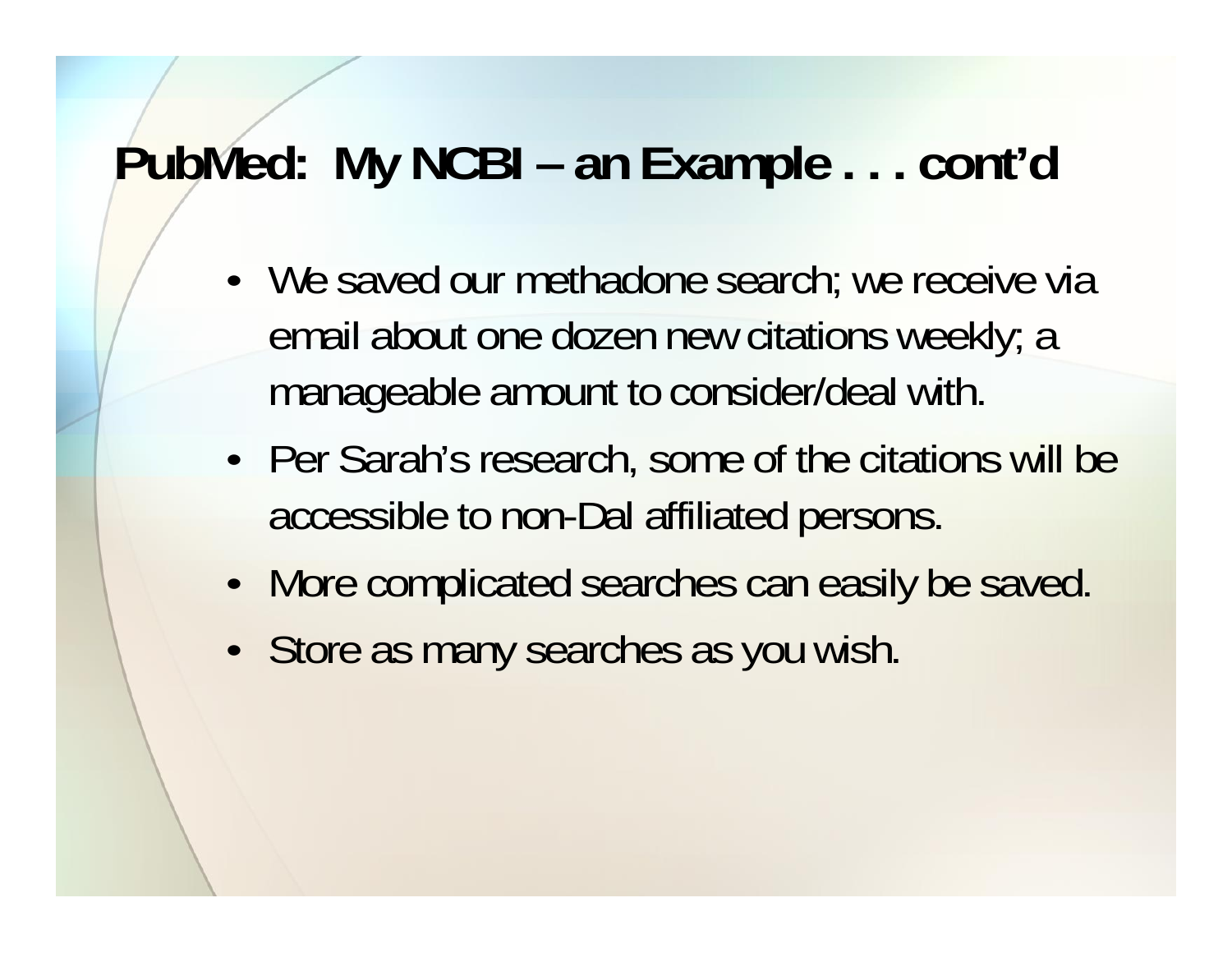# **Google Alerts**

 $\mathbf{e}$ 

- ". . . are email updates of the latest relevant Google results (web, news, etc.) based on your choice of query or topic."
- Enter search terms.
- Choose "type": Comprehensive (all Google), News, Blogs, Web, Videos or Groups.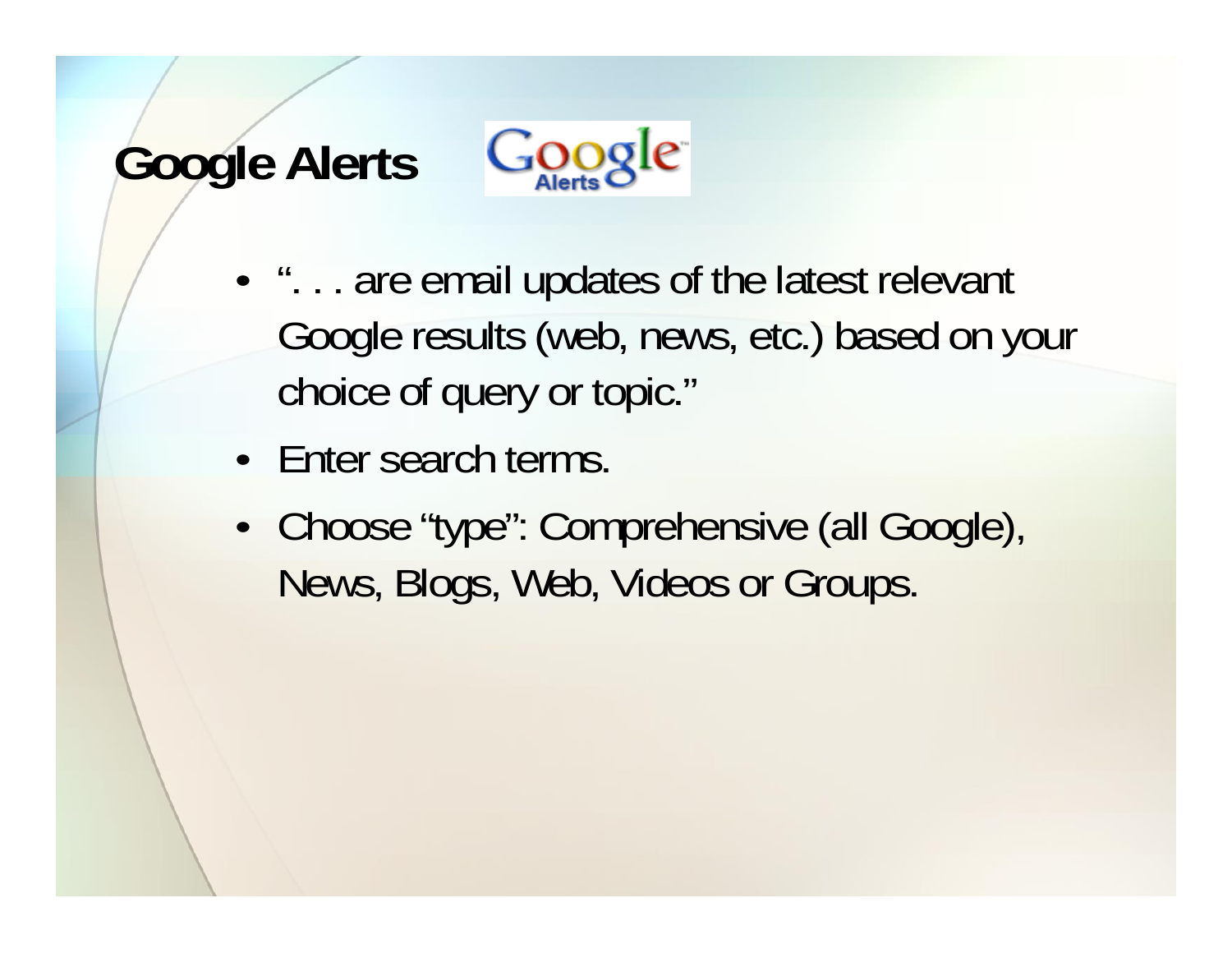#### **Google Alerts . . . cont'd**

- Choose frequency of updates sent to your email address: As-it-happens, daily or weekly.
- We chose to save the word Apotex as we wanted to keep up with reported activities of this company.
- More complicated searches can be saved, although we do not have much experience with this in Google.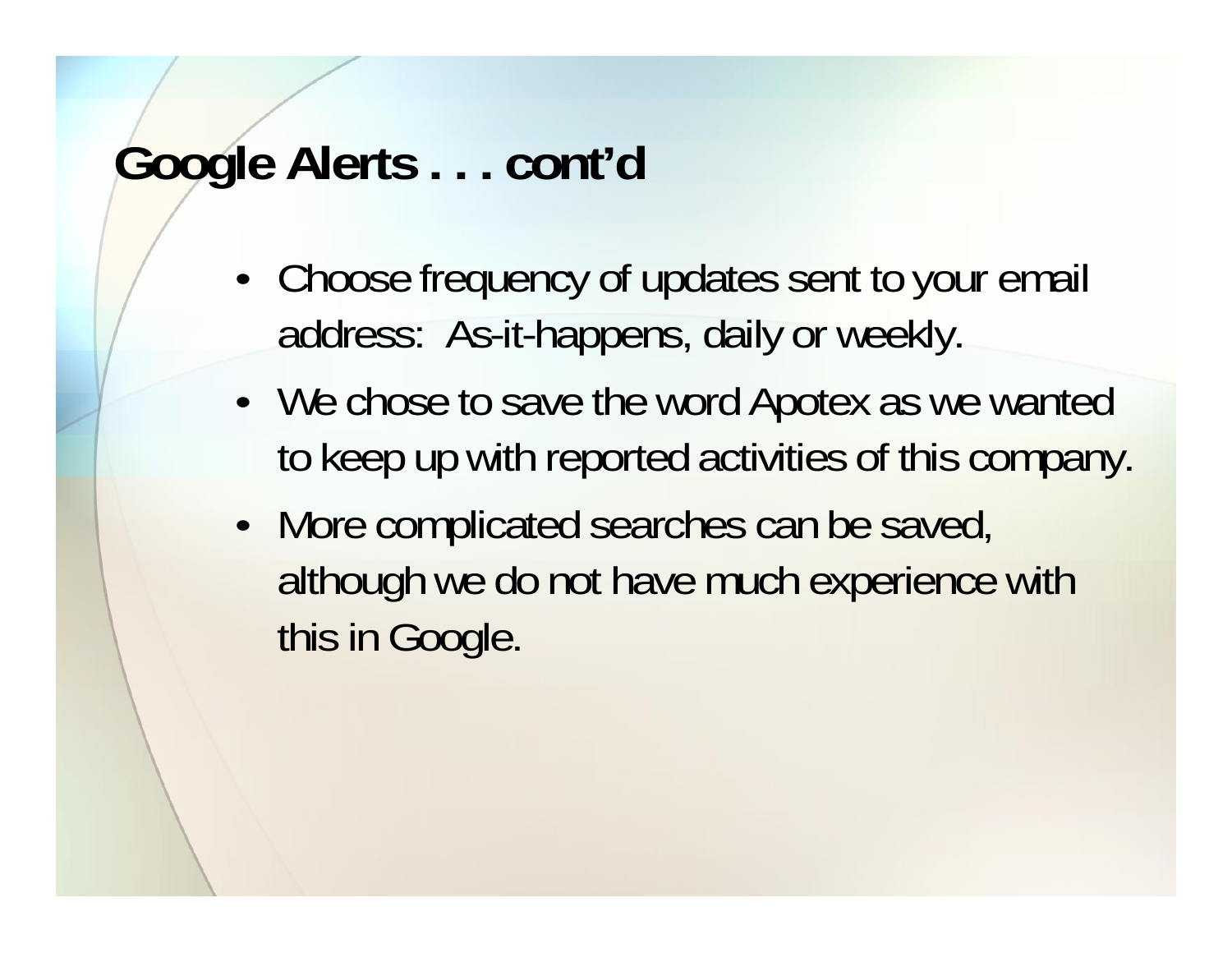# **RSS Feeds**

- Stands for "Really Simple Syndication".
- Acts as a content delivery vehicle.
- Free to sign up for RSS feeds from numerous websites and important journals.
- RSS feeds are collected by an aggregator such as Google Reader or Bloglines for convenience (but can be sent directly to email if preferred).
- A great way to receive and scan the latest articles without having to actively search/refresh websites.

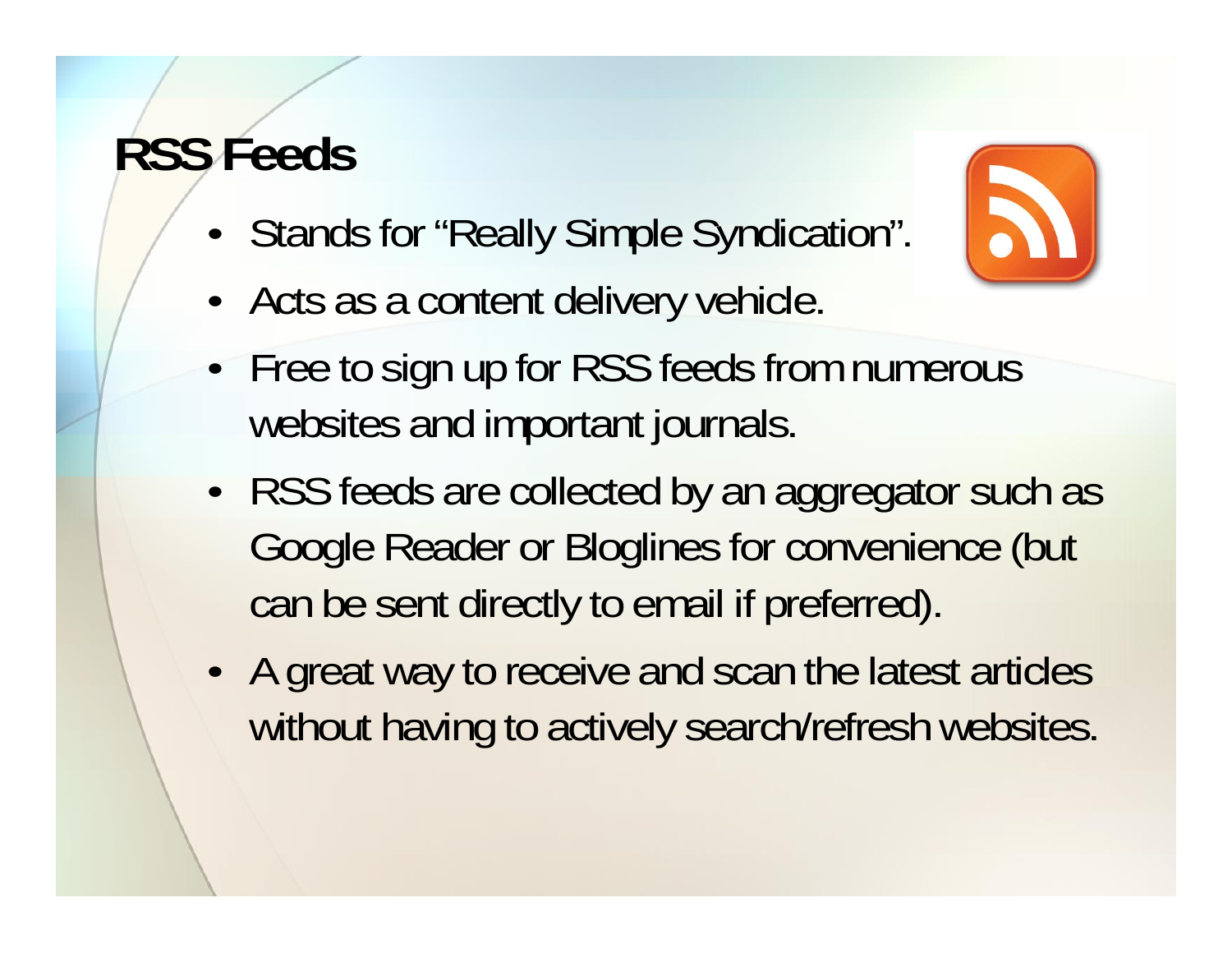### **Podcasts**

- Audio and video files available on the Internet that can be downloaded to a computer or MP3 player.
- Sign-up to receive podcasts from various journals and listen to them at your convenience.
- Many high impact journals, such as *NEJM*, *BMJ*  and *Lancet*, publish freely available podcasts on a weekly to monthly basis.
- An easy way to catch up on the latest news from your favourite journal.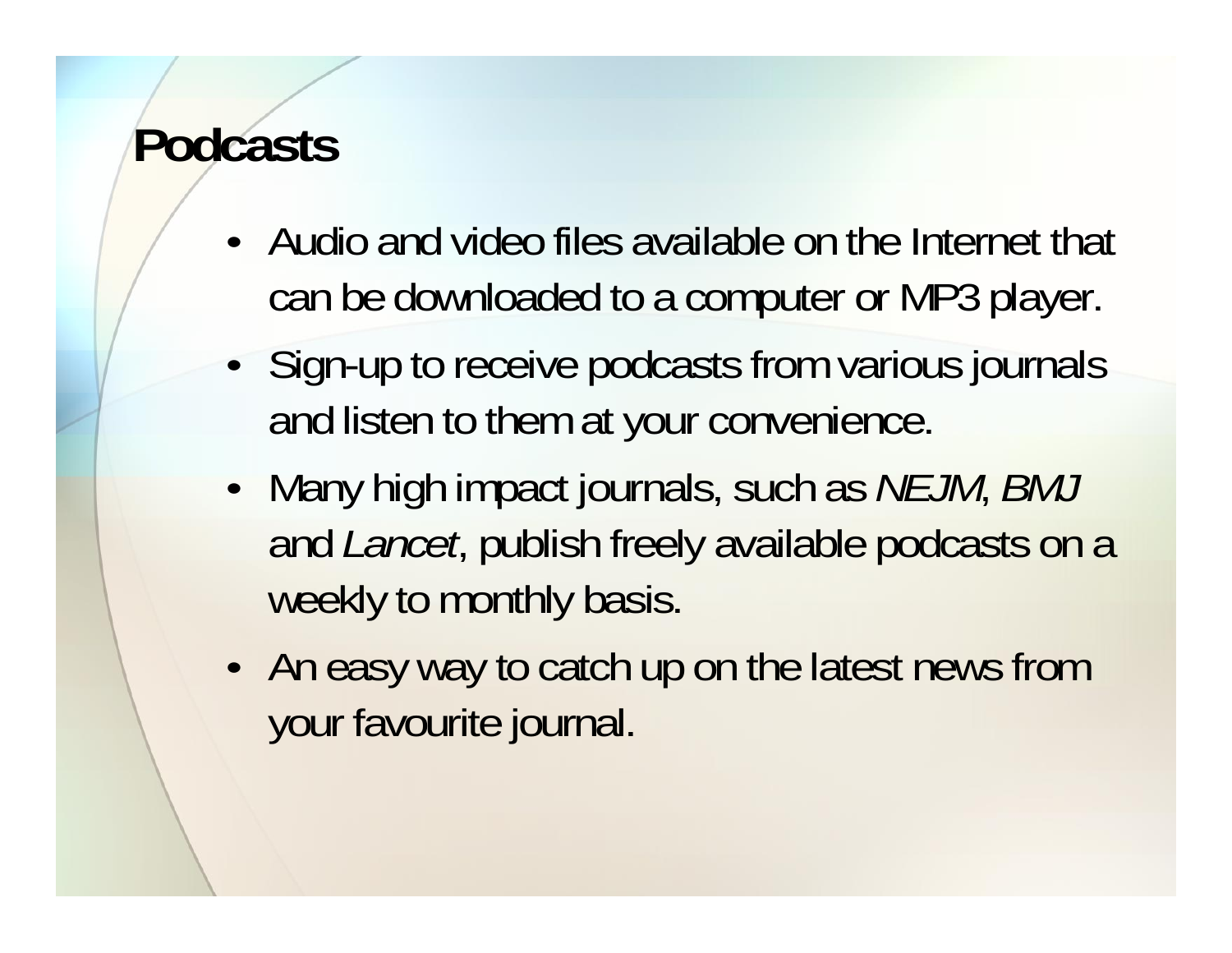# **Blogs**

- "Weblog"; a website maintained by an individual, group, business, etc. that may contain personal opinions, recent news items, discussion about current events, etc.
- May be interactive; may be moderated.
- Has the potential to facilitate communication & interaction among pharmacists around the globe.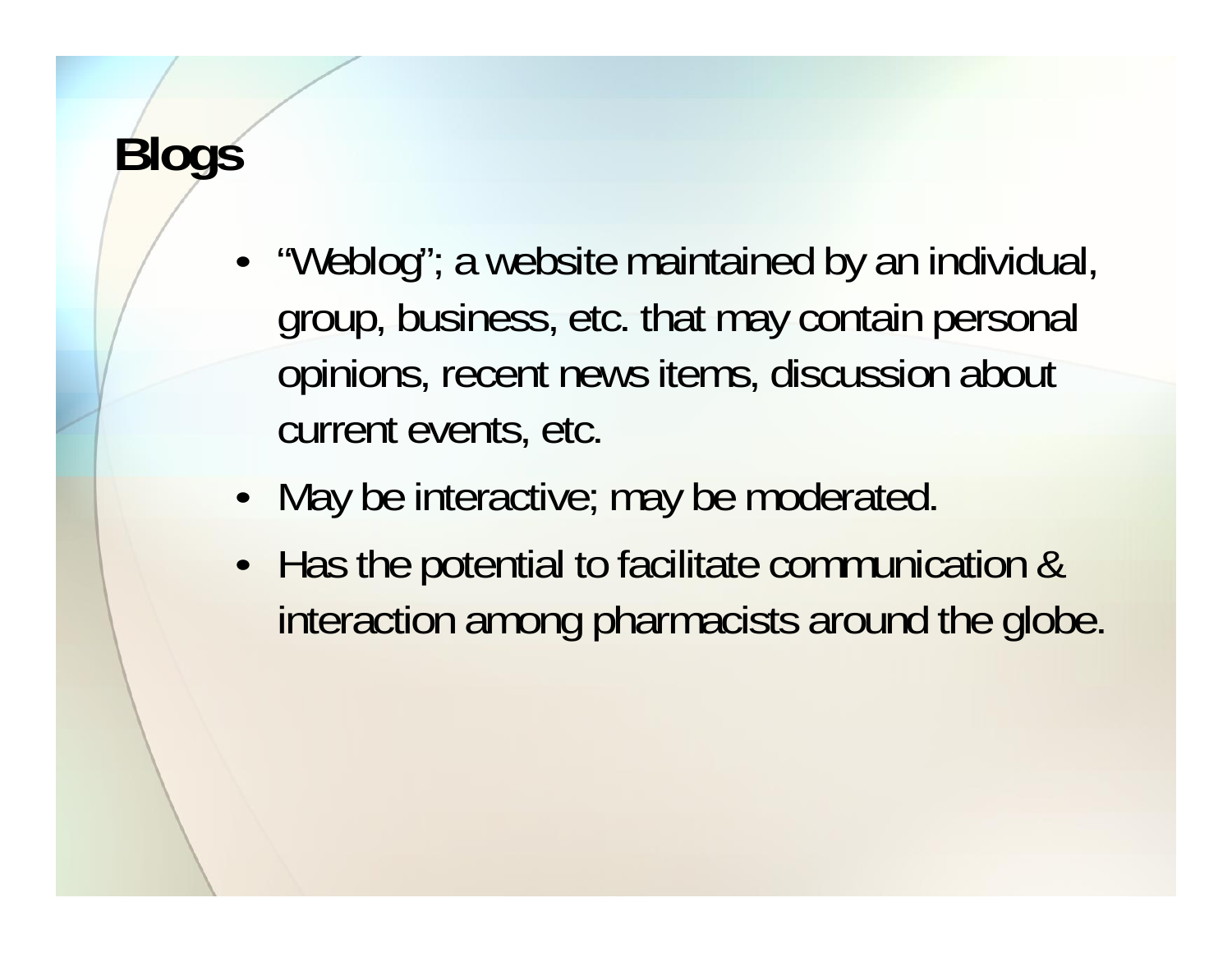#### **Blogs: An Example**

- Blogs can be useful if you find one that coincides with your interests as a pharmacist
	- eg: A blog devoted to compounding, containing helpful news, information and tips from other professionals, might prove to be very useful to a compounding pharmacist.